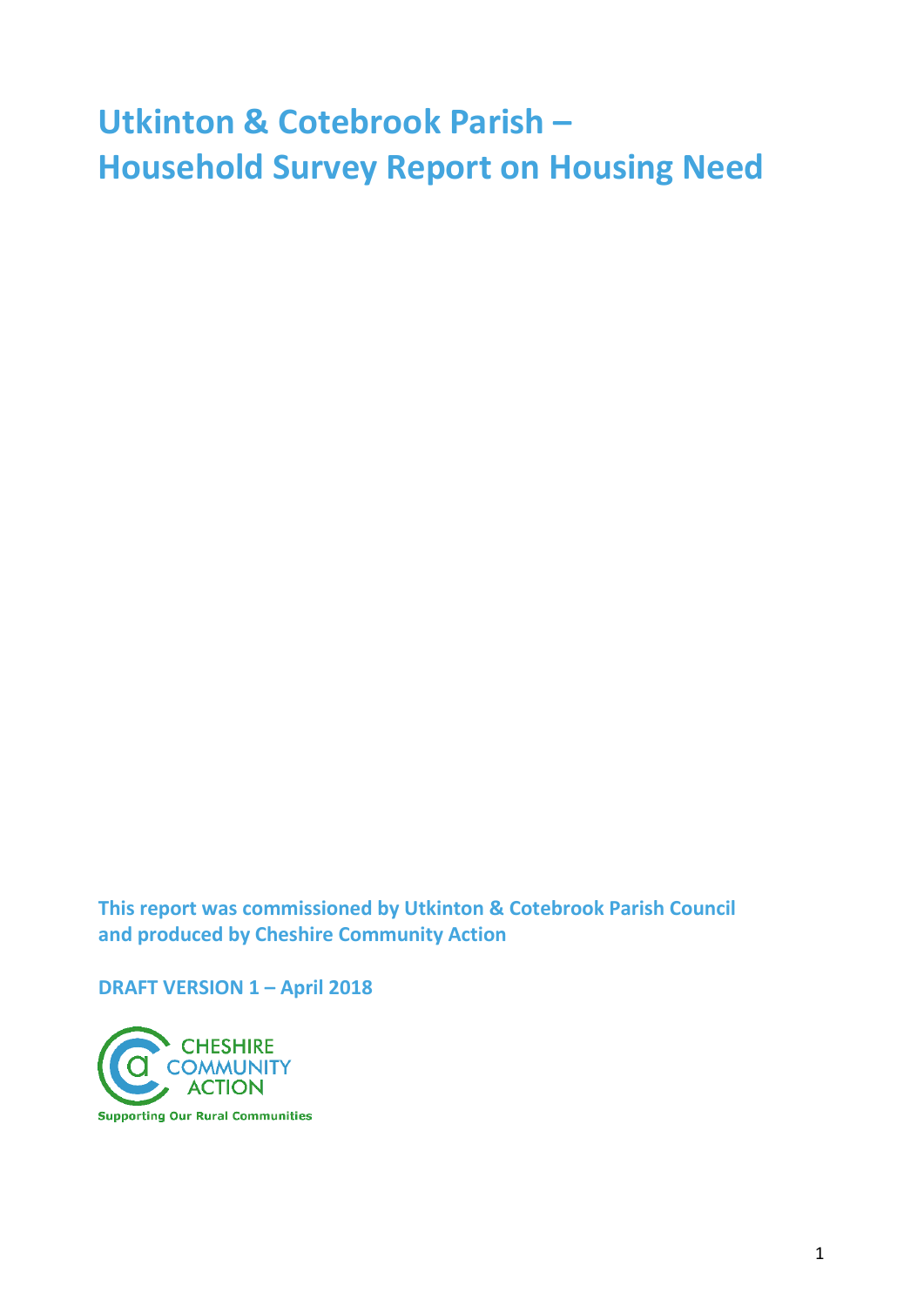## **CONTENTS**

| 1.0 | <b>EXECUTIVE SUMMARY</b>                                  | Page 3             |
|-----|-----------------------------------------------------------|--------------------|
| 2.0 | <b>INTRODUCTION</b>                                       | Page 4             |
| 3.0 | <b>METHODOLOGY</b>                                        | Page 5             |
| 4.0 | <b>OVERALL RESPONSE OF THE</b><br><b>HOUSEHOLD SURVEY</b> | Page 6             |
| 5.0 | <b>CURRENT ACCOMMODATION</b>                              | <b>Pages 6-10</b>  |
| 6.0 | <b>HOUSING NEED</b>                                       | <b>Pages 11-28</b> |
| 7.0 | <b>SUMMARY TABLE OF HOUSING NEED</b>                      | <b>Pages 29-30</b> |
| 8.0 | <b>THANKS</b>                                             | Page 31            |
|     | ADDENINIVA.                                               |                    |

**APPENDIX A: COVER LETTER AND HOUSEHOLD SURVEY QUESTIONS Pages 32-39**

**APPENDIX B: Q26. OPEN COMMENTS Pages 40-41**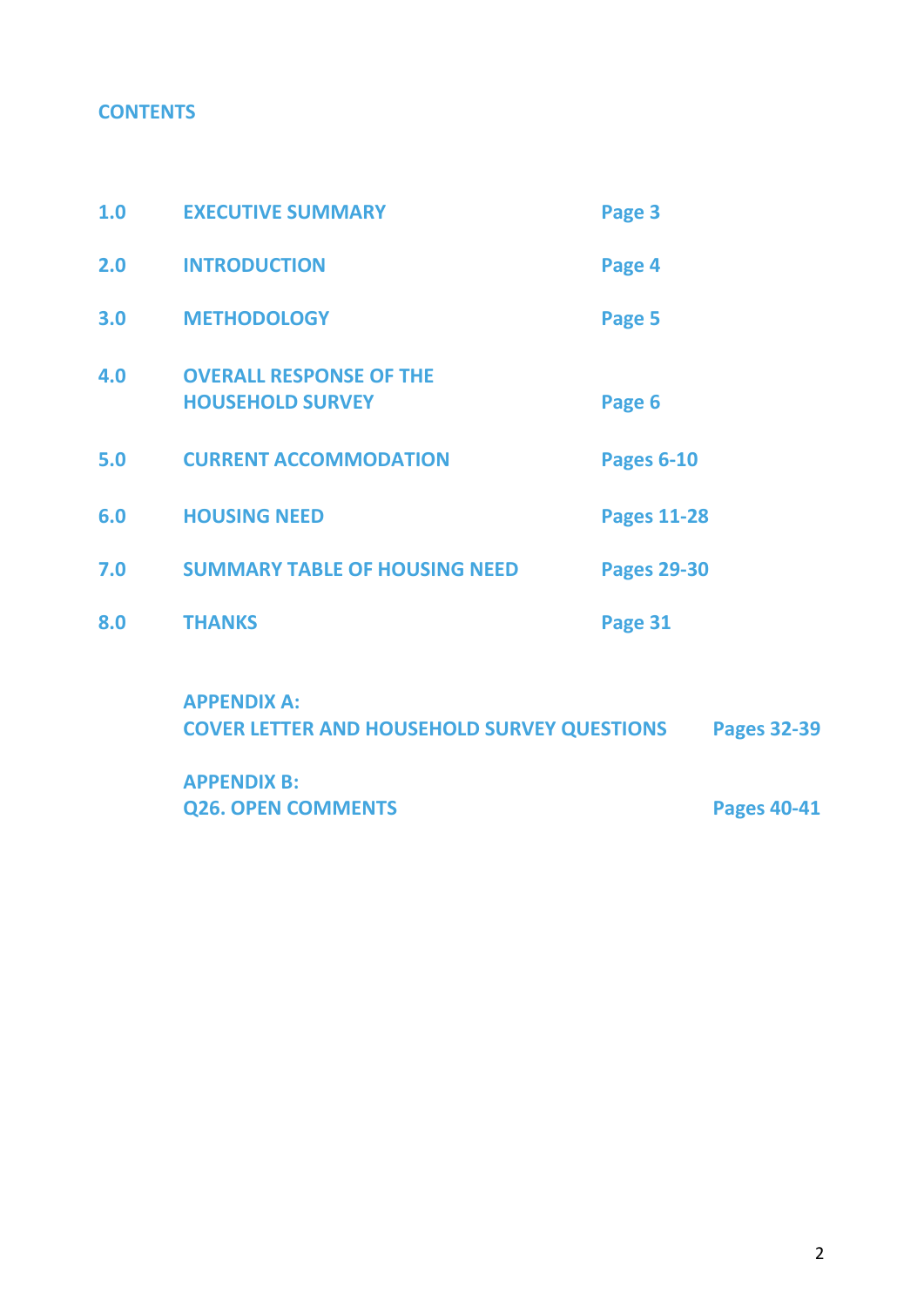## **1.0 EXECUTIVE SUMMARY**

Cheshire Community Action (CCA) was commissioned by Utkinton & Cotebrook Parish Council (CWCC) to carry out an independent housing needs survey of the Parish in January 2018.

- The survey was 'live' to receive responses from the first week of January to 16 February 2018 allowing a **6 week response period**.
- A total of 143 surveys were returned out of the 327 surveys distributed. This gives an **overall response rate of 44%.** The mean average response to CCA Housing Needs Surveys in the last 5 years was 26%.

The following points summarise the key findings of the survey:

- 1. 19 out of 143 **(13%) of respondents said that their current accommodation was unsuitable.** 9 of these respondents preferred to move out of Utkinton & Cotebrook or stated 'care with the home' would meet their needs. Therefore the latter were 'filtered out' of the housing need figures.
- 2. **2x families with children were in need of 3 bed houses** within the next 3 years, preferring discount market homes for sale.
- 3. **1x single older person (over 75) wishing to downsize** from a 5+ bed house within the next 3 years and capable of open market purchase by releasing capital from current home sale.
- 4. **3x older couples (over 65) looking to downsize or move to ground level access** property (1 within a year, and 2 within 4-5 years). 2 of the couples would prefer open market purchase and 1 said they would prefer a discount market home for sale.
- 5. **2x adult couples (18-29) wishing to move into starter homes and to stay close to college.** 1 within the next year and another within 4-5 years. Both would prefer market purchase and one couple would consider discounted market home for sale.
- 6. **2x single adults wishing to move within the next 3 years**  1 starter home to move out of parental home preferring open market purchase and the other wishes to upsize into a private rental home.

**N.B. A table is included with more details of the above housing need responses on pages 29 and 30 (section 7.0 of the report).**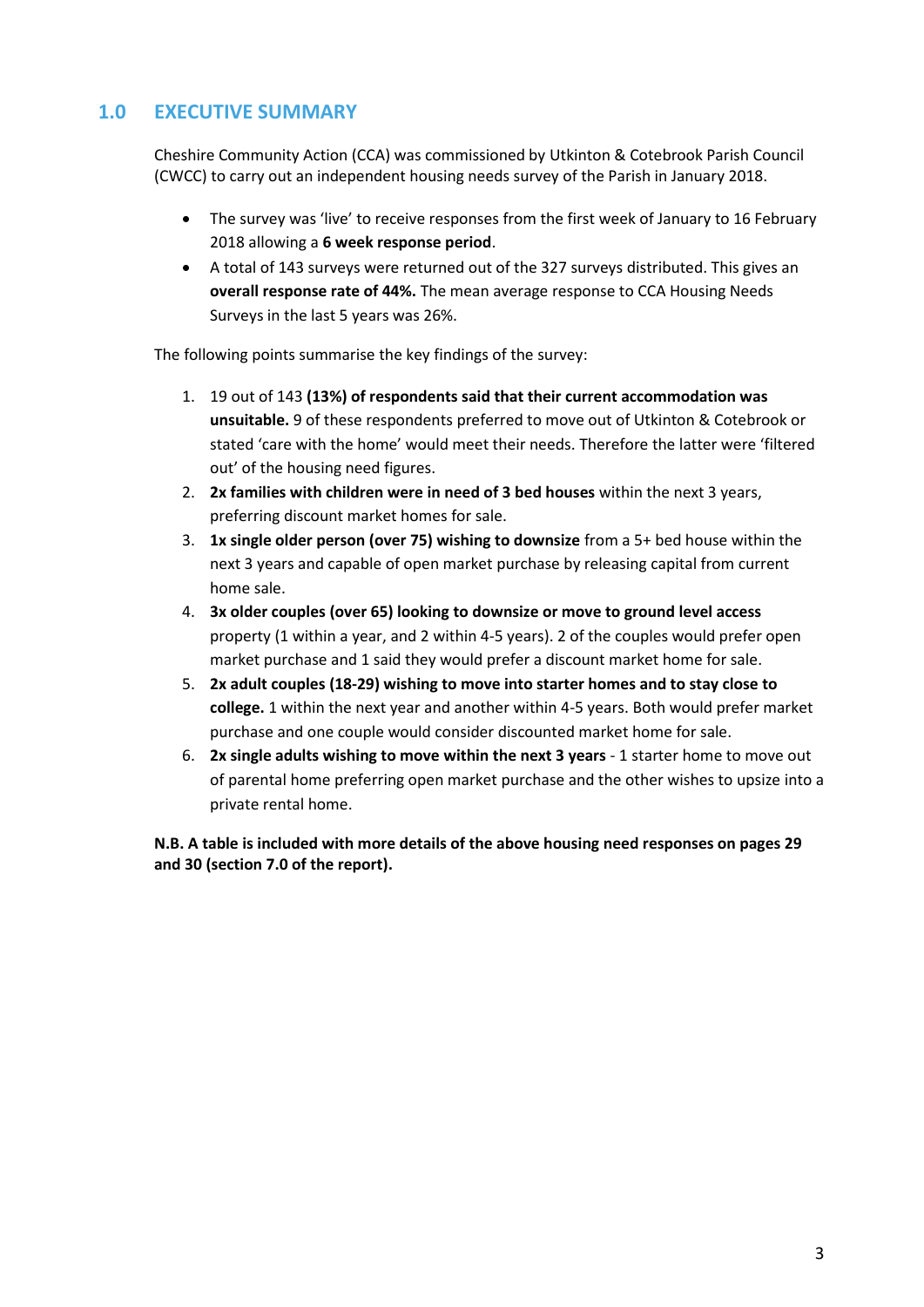## **2.0 INTRODUCTION**

CCA was commissioned by Utkinton & Cotebrook Parish Council in January 2018 to carry out a housing needs survey, in order to collect up-to-date information from local residents on their housing needs.

The household survey was aimed at residents within Utkinton & Cotebrook Parish – the results of which are included in this report. It is also required as part of planning policy (Policy SOC2 'Rural Exception Sites' in Cheshire West & Chester Local Plan I).

This report is suitable for guiding and informing:

- Rural housing developments, including those by community led housing groups, registered providers (housing associations) and private developers
- Parish and town councils
- **•** Communities

In addition, an analysis of secondary (existing) data is compiled in a separate report. The latter was funded by Cheshire West & Chester Council. This includes detailed analysis of data from a wider range of sources including identification of longer term trends that give a broader perspective than the household survey results in this document. Therefore, the latter is more suitable for informing neighbourhood planning housing policies. The two reports in conjunction will help provide important evidence to justify housing policies within the Utkinton & Cotebrook Neighbourhood Plan.

Cheshire Community Action is a local charity based in Cheshire West that has conducted the Housing Needs Survey independently. All personal information that has been received as part of the survey is treated as confidential.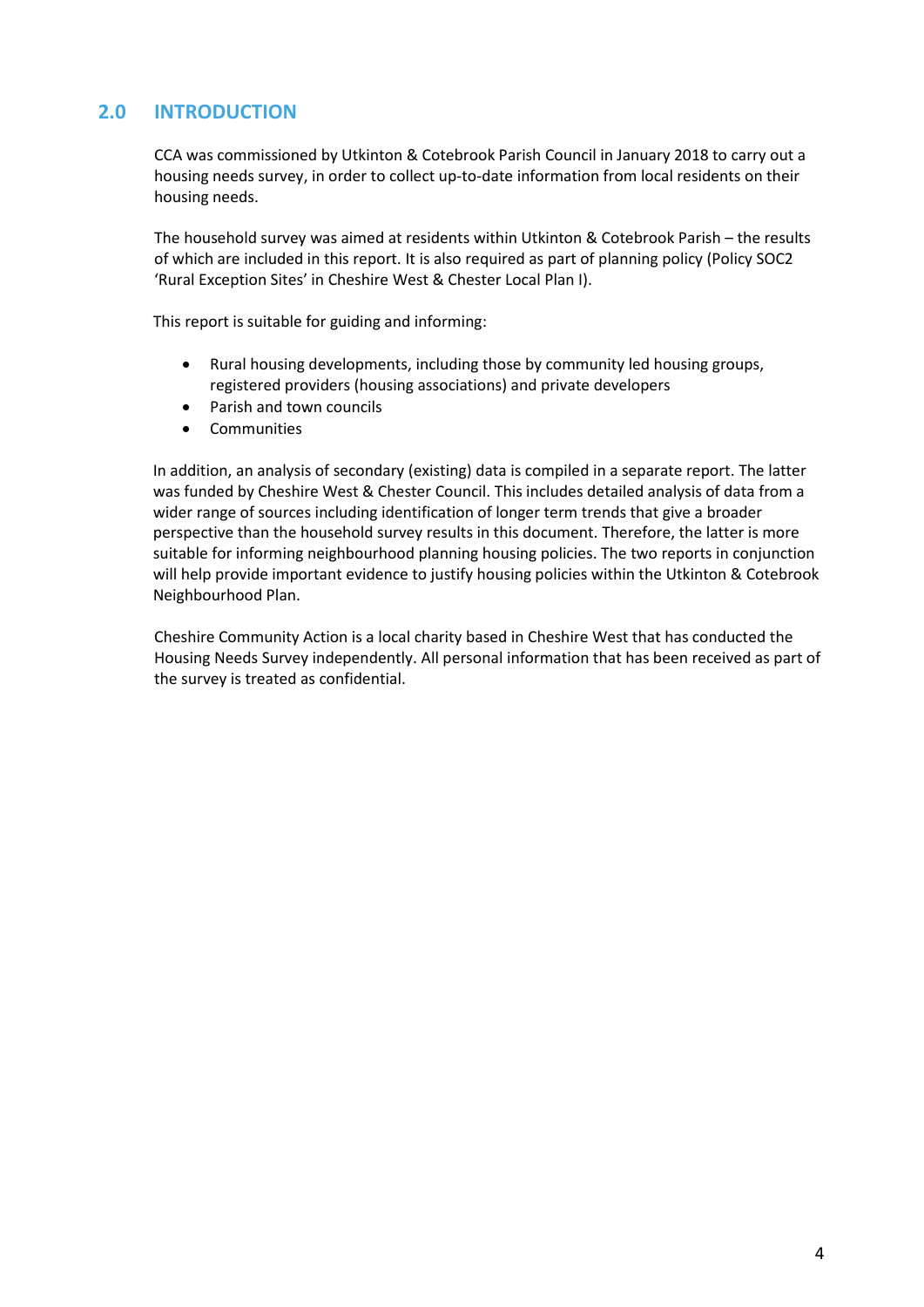## **3.0 METHODOLOGY**

The household survey shown in Appendix A on pages 32-39 of this report was posted to all residents in Utkinton & Cotebrook Parish in the first week of January 2018. Residents receiving the survey in the post could return it to CCA by freepost. To increase accessibility there was also an option to complete it online by typing a web link into an internet browser, which was highlighted in the cover letter of the printed version and promoted locally by the Parish Council and Neighbourhood Plan Group.

CCA worked with Utkinton & Cotebrook Parish Council and Neighbourhood Plan Group to agree the cover letter for the survey. The housing needs survey template was based on a template approved by Cheshire West & Chester Council and follows national good practice guidance.

The survey required responses from as many local residents as possible, including details of anyone known to have moved away from Utkinton & Cotebrook due to a lack of suitable housing in the last 5 years.

The deadline for responses was 16 February 2018 so that residents had 6 weeks to respond. CCA carried out data entry and analysed the responses. Hard copy responses were manually entered into the same database as those already completed on-line, using Survey Monkey.

As the survey was only sent to residents within Utkinton & Cotebrook Parish, only local housing needs are addressed in this report. A separate housing needs assessment report includes analysis of strategic data including longer term trend analysis.

**N.B. The results to each question are presented in both chart and tabular form in this report. Most questions show that often a small, or sometimes a large proportion of respondents have 'skipped' questions. This is due to the survey being structured so that if people answered in certain ways, they would be 'skipped' through questions that were not relevant. E.g. If respondents answered 'no' to Q6 on whether they required more suitable accommodation, they did not need to answer the majority of remaining questions about housing need. In addition, some respondents also skipped questions of their own accord.**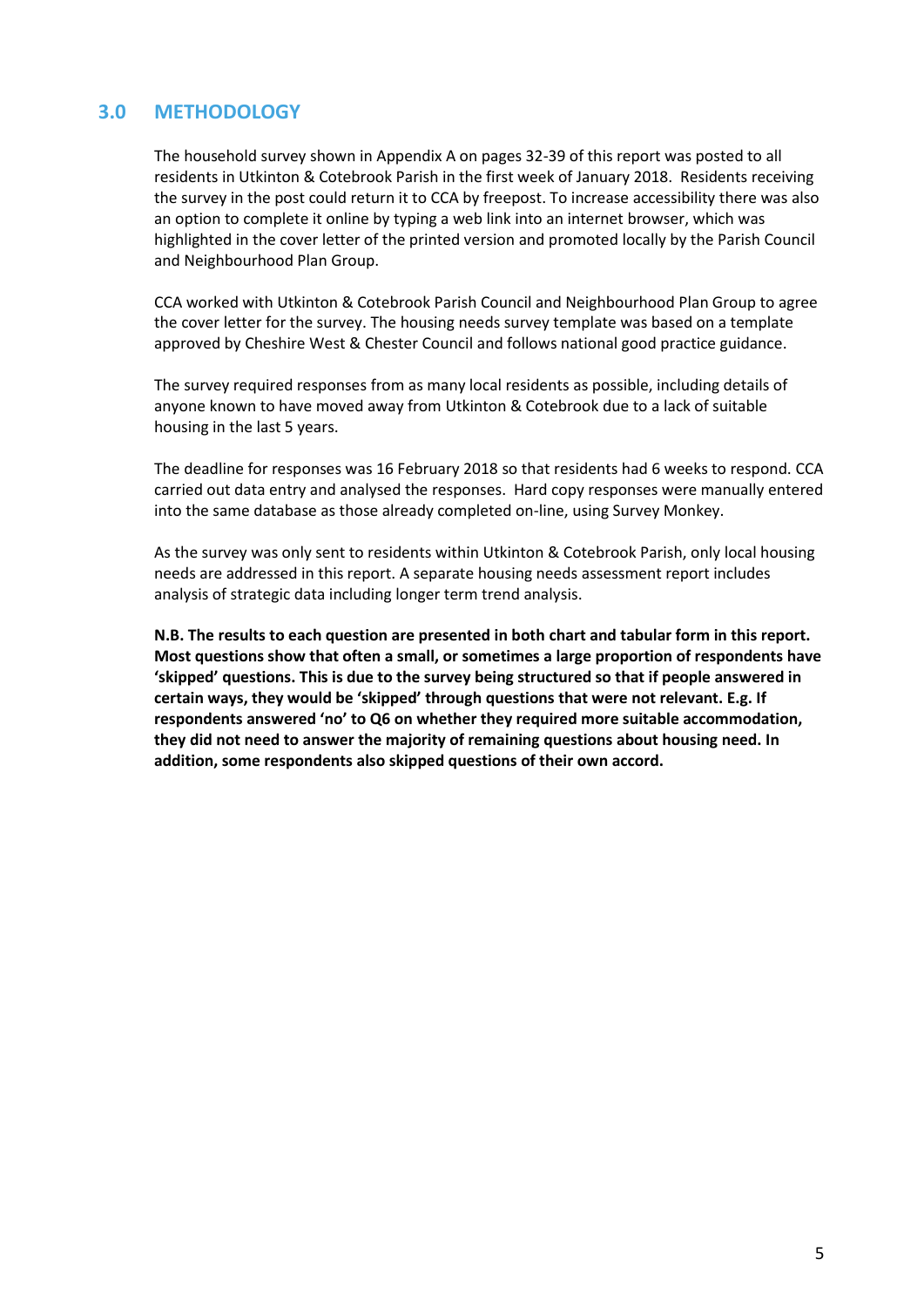#### **4.0 OVERALL RESPONSE OF THE HOUSEHOLD SURVEY**

A total of 143 surveys were returned out of the 327 surveys distributed. This gives an **overall response rate of 44%.** The mean average response to CCA Housing Needs Surveys in the last 5 years was 26%. 19 out of 143 (13%) of respondents said that their current accommodation was unsuitable, but 9 of these respondents preferred to move out of Utkinton & Cotebrook or stated that 'care within their current home' would meet their needs.

#### **5.0 CURRENT ACCOMMODATION**

This section shows the results of the question responses about 'current accommodation' – it does not include the current accommodation information of all residents in Utkinton & Cotebrook.



#### **Q1: How long have you lived in Utkinton & Cotebrook Parish?**

**0 – 5 years 6 – 10 years 11 – 20 years 21 – 30 years 31 – 40 years 41+ years**

| <b>Answer Choices</b> | <b>Responses</b> |              |
|-----------------------|------------------|--------------|
| $0 - 5$ years         | 22%              | 31           |
| $6 - 10$ years        | 8%               | 11           |
| $11 - 20$ years       | 25%              | 35           |
| $21 - 30$ years       | 20%              | 28           |
| $31 - 40$ years       | 14%              | 20           |
| 41+ years             | 11%              | 16           |
|                       | Answered         | 141          |
|                       | <b>Skipped</b>   | $\mathbf{r}$ |

31 respondents had lived in Utkinton & Cotebrook for up to 5 years, 11 for 6-10 years, the highest number (35) respondents said they had lived there for 11-20 years, 28 respondents said 21-30 years, 20 said 31-40 years 16 respondents said 41+ years.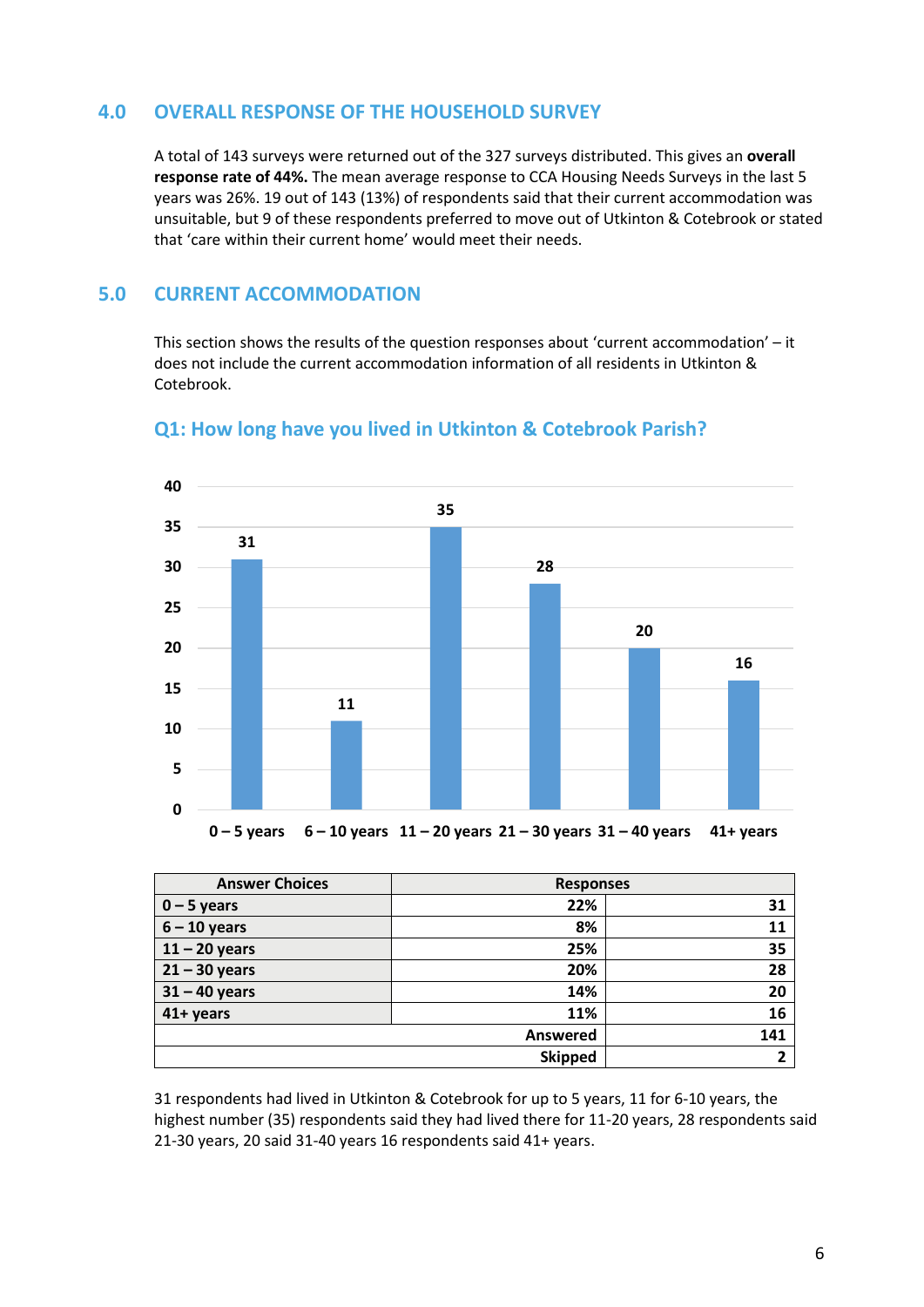## **Q2: How many people in each of these age groups live in your household (including yourself)?**



|                  |    | Number of people in this age group |   | <b>Total</b> |      |              |        |
|------------------|----|------------------------------------|---|--------------|------|--------------|--------|
|                  |    |                                    |   |              |      | <b>Total</b> | in age |
|                  | 1  | $\overline{2}$                     | 3 | 4            | $5+$ | responses    | group  |
| $0 - 17$ years   | 17 | 13                                 | 3 | 0            | 0    | 33           | 52     |
| $18 - 29$ years  | 9  | 5                                  |   |              | 0    | 16           | 26     |
| $30 - 49$ years  | 19 | 16                                 | 0 | 0            | 0    | 35           | 51     |
| $50 - 64$ years  | 18 | 30                                 | 0 | 0            | 0    | 48           | 78     |
| $65 - 74$ years  | 23 | 27                                 |   | 0            | 0    | 51           | 80     |
| 75 years or over | 25 | 13                                 | 0 | 0            | 0    | 38           | 51     |
| <b>Answered</b>  |    |                                    |   |              |      |              | 141    |
| <b>Skipped</b>   |    |                                    |   |              | 2    |              |        |

The highest number of responses (48) to the survey came from people in the 65-74 age group, followed by 50-64 group (48), 75+ group (38), 30-49 group (35). 0-17's made up 33 of the responses and 18-29's came to 16 responses.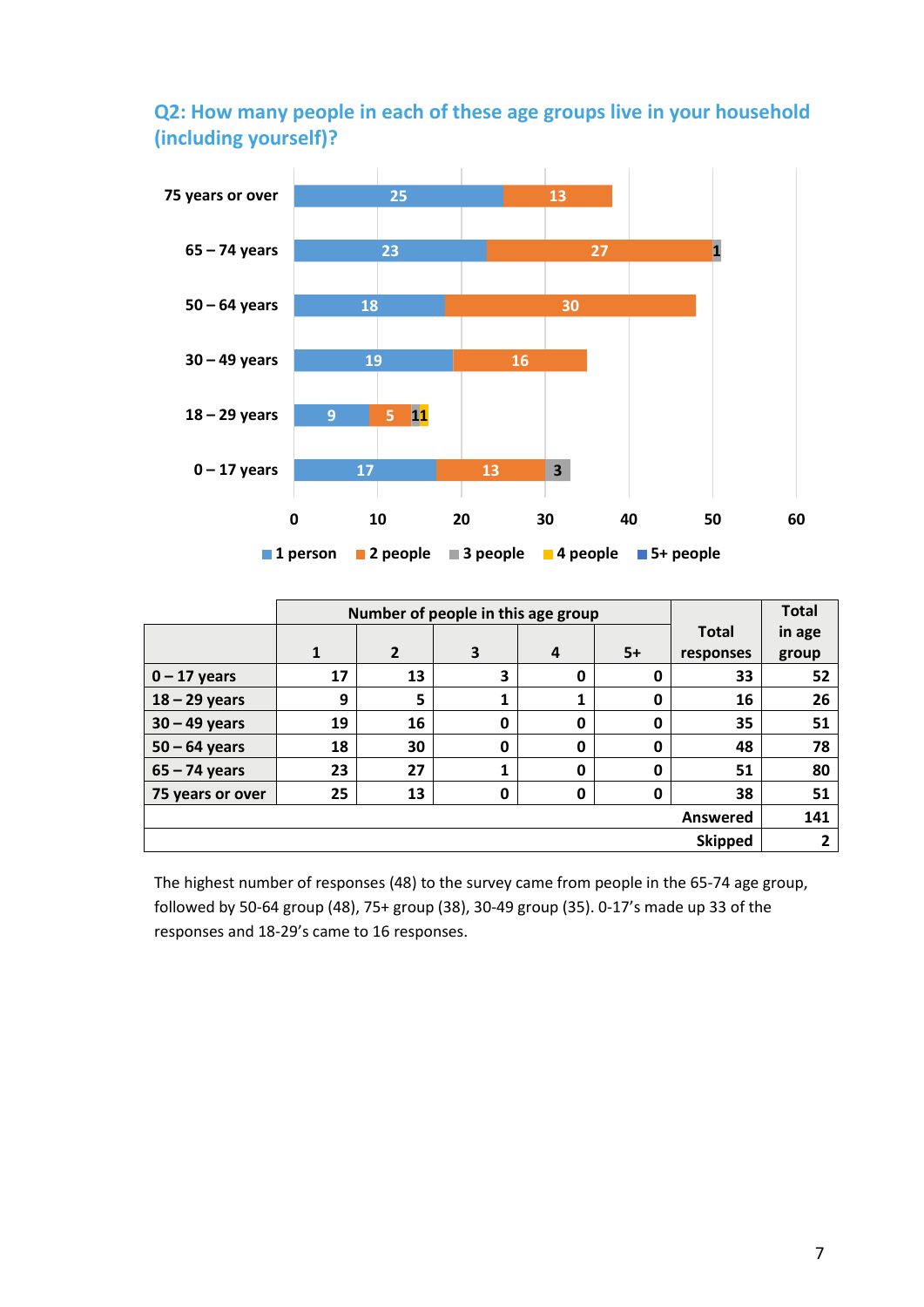#### **Q3. How do you occupy your current accommodation?**



| <b>Answer Choices</b>                                  | <b>Responses</b> |     |  |
|--------------------------------------------------------|------------------|-----|--|
| <b>Rent a Housing Association home</b>                 | 7%               | 10  |  |
| Rent a private home                                    | 4%               | 6   |  |
| Own with a mortgage                                    | 28%              | 40  |  |
| Own with no mortgage                                   | 59%              | 83  |  |
| Live in Tied accommodation (e.g. provided by employer) | 1%               |     |  |
| Other (please specify): 'live with parents'<br>1%      |                  |     |  |
| <b>Answered</b>                                        |                  | 141 |  |
|                                                        | <b>Skipped</b>   |     |  |

The most common tenure from the survey sample were people who owned homes without a mortgage to pay (59%), followed by people who own with a mortgage to pay (28%). 7% of respondents rented a housing association home, 4% rented privately, 1% lived in tied accommodation provided by their employer and 1% selected 'other' to say that they 'live with parents'.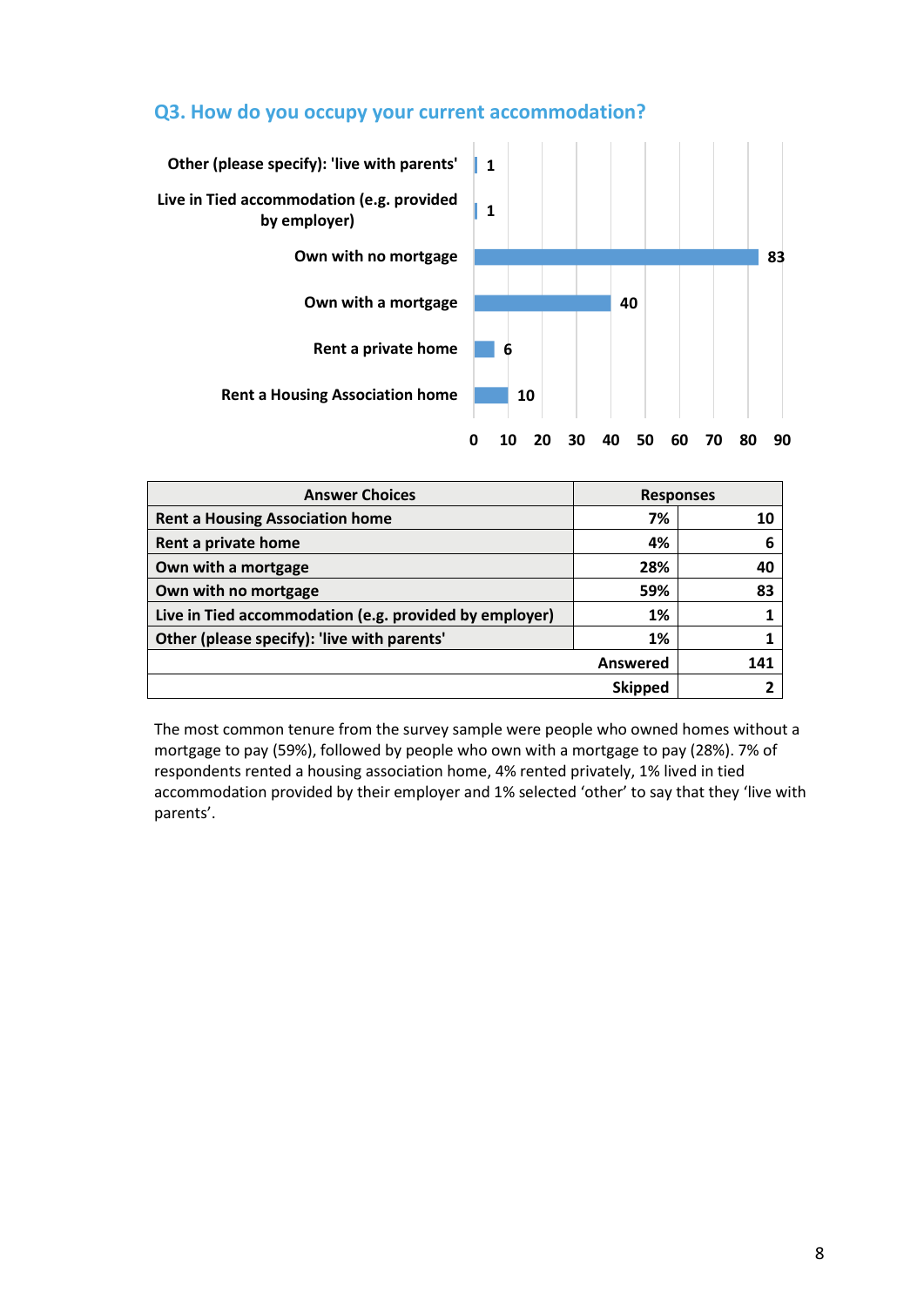

## **Q4. What kind of property do you currently live in?**

| <b>Answer Choices</b>  | <b>Responses</b> |     |  |
|------------------------|------------------|-----|--|
| <b>House</b>           | 79%              | 111 |  |
| <b>Bungalow</b>        | 16%              | 22  |  |
| Flat / apartment       | 1%               |     |  |
| Other (please specify) | 4%               |     |  |
|                        | Answered         | 140 |  |
|                        | З                |     |  |

| <b>Respondents</b> | Other (please specify) |
|--------------------|------------------------|
|                    | Cottage                |
|                    | semi cottage           |
|                    | cottage                |
|                    | <b>Barn Conversion</b> |
|                    | <b>Barn conversion</b> |

Most respondents (79%) lived in houses, 16% in bungalows, 1% in flats and 4% answered 'other' with their responses listed in the table above.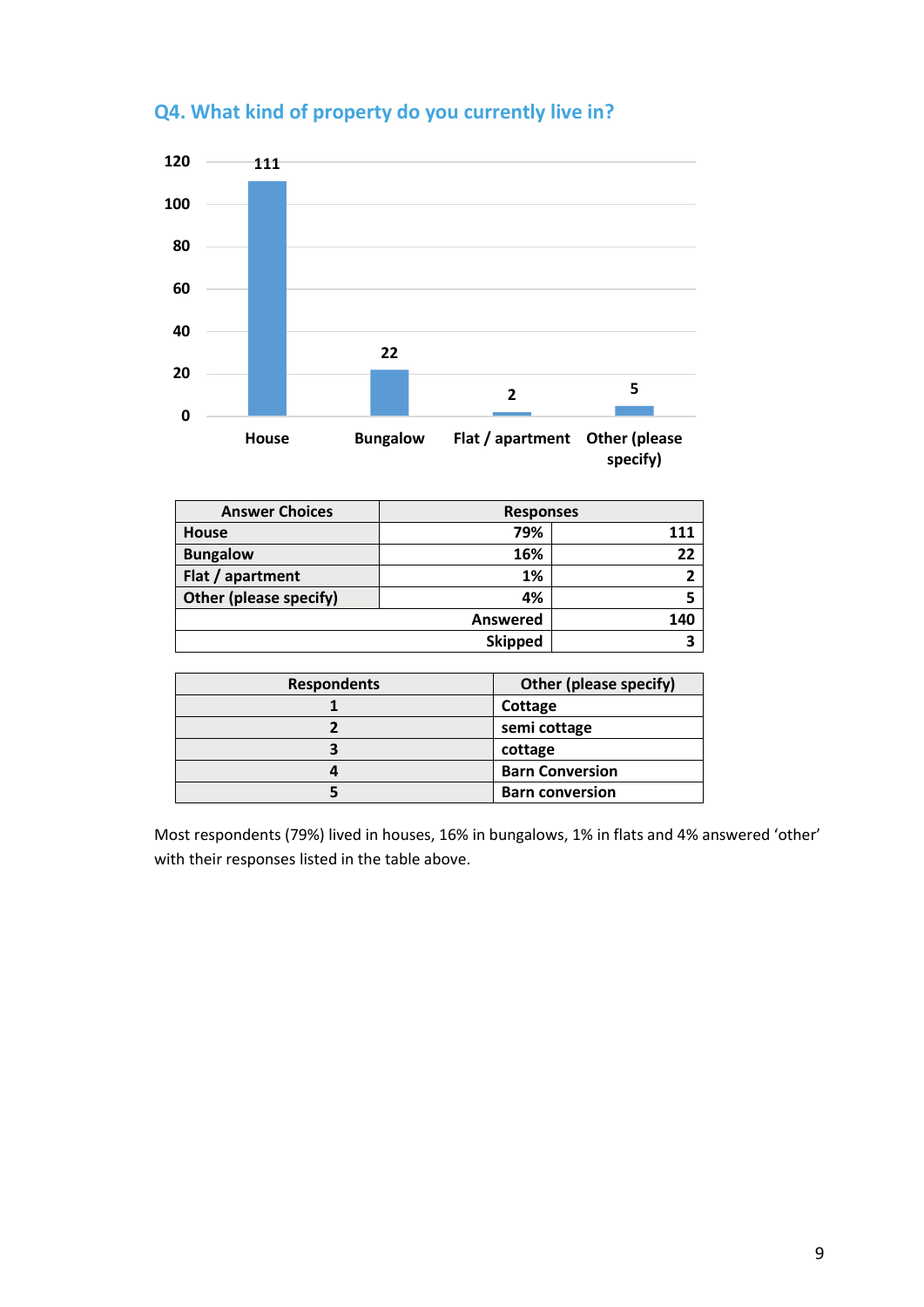

## **Q5. How many bedrooms does your property have?**

| <b>Answer Choices</b> | <b>Responses</b> |     |
|-----------------------|------------------|-----|
|                       | 2%               |     |
|                       | 13%              | 18  |
|                       | 29%              | 41  |
|                       | 38%              | 54  |
| 5+                    | 18%              | 25  |
|                       | Answered         | 141 |
|                       | <b>Skipped</b>   |     |

38% of respondents lived in 4 bed properties, 29% lived in 3 bed properties, 18% had 5+ beds, 13% - 2 bed and only 2% were in 1 bed properties.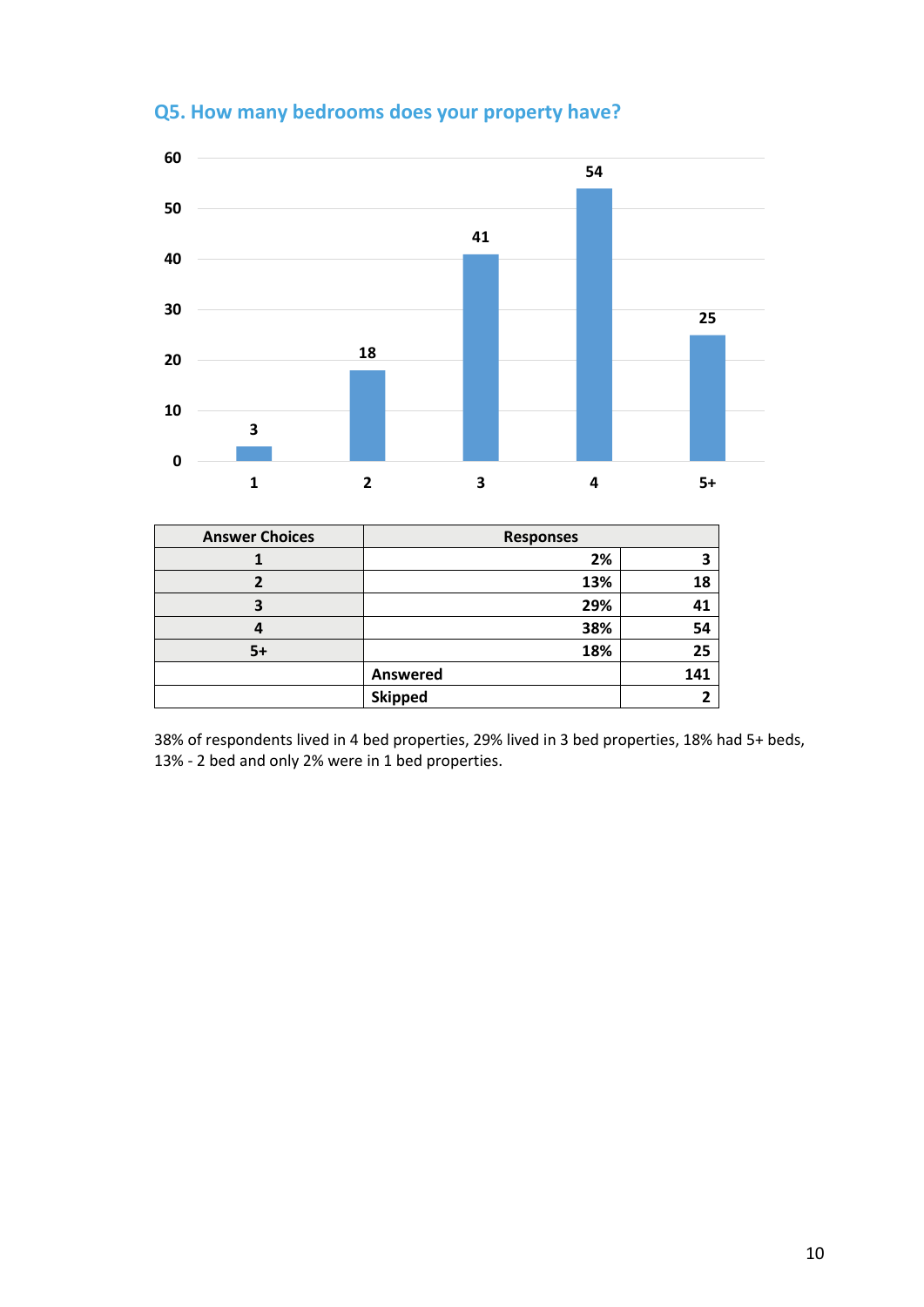## **6.0 HOUSING NEED**

This section shows the results of the question responses about 'housing need' (as in the need to move) – it does not include the housing need information of all residents in Utkinton & Cotebrook.

## **Q6. Is your current accommodation unsuitable now (or likely to be in the next 5 years) for you or any member(s) of your household?**



| <b>Answer Choices</b> | <b>Responses</b> |     |
|-----------------------|------------------|-----|
| Yes                   | 13%              | 19  |
| <b>No</b>             | 87%              | 123 |
|                       | Answered         | 142 |
|                       | <b>Skipped</b>   |     |

19 respondents (13%) said that their current accommodation was unsuitable, or is likely to be in the next 5 years. There were an estimated 314 households in Utkinton & Cotebrook in 2015. 19 is 6% of 314 – in other words: approximately **6% of Utkinton & Cotebrook residents are reporting that they live in unsuitable accommodation now or accommodation that will become unsuitable within 5 years.** This report does not speculate about the needs of those who did not respond to the survey.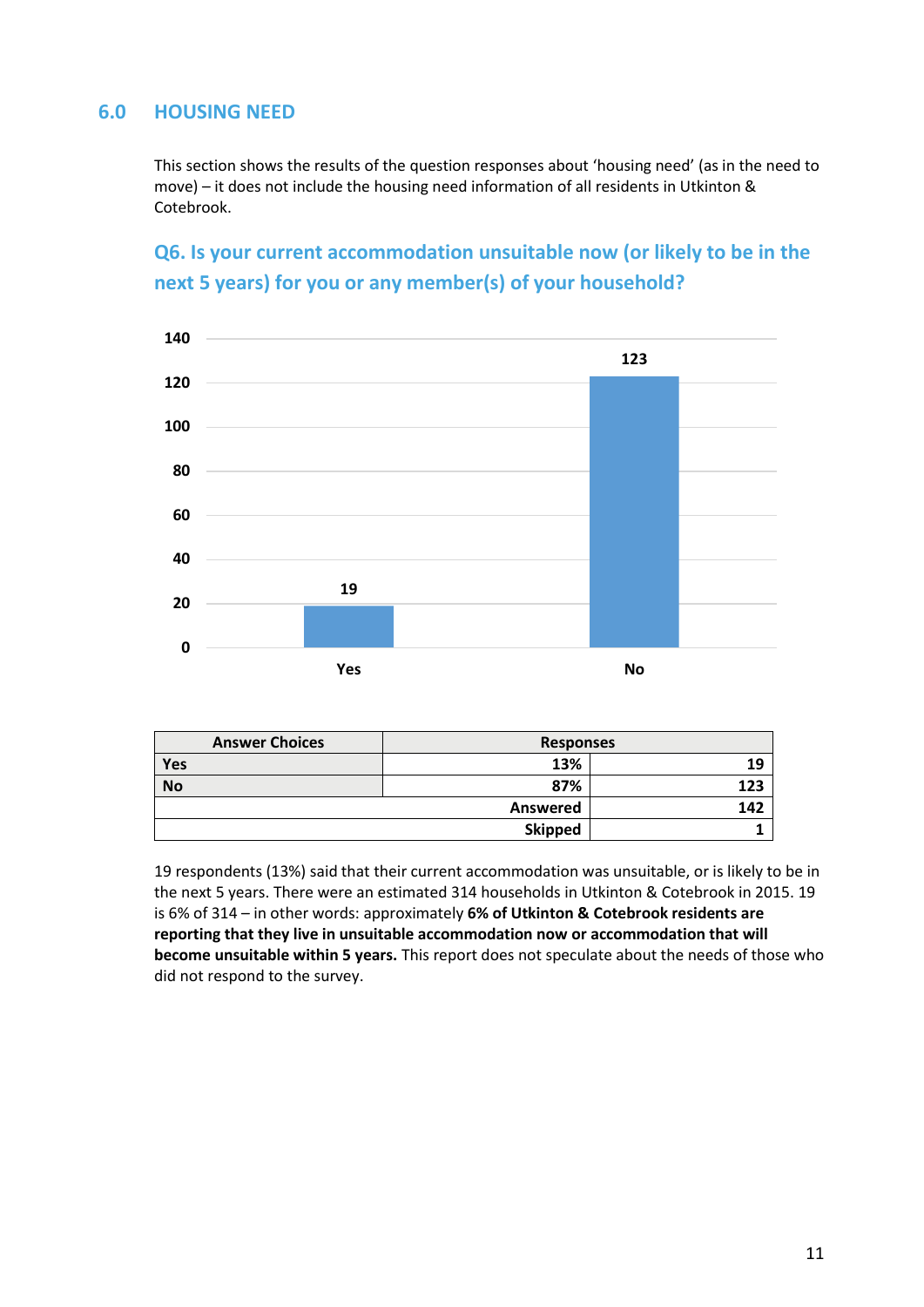

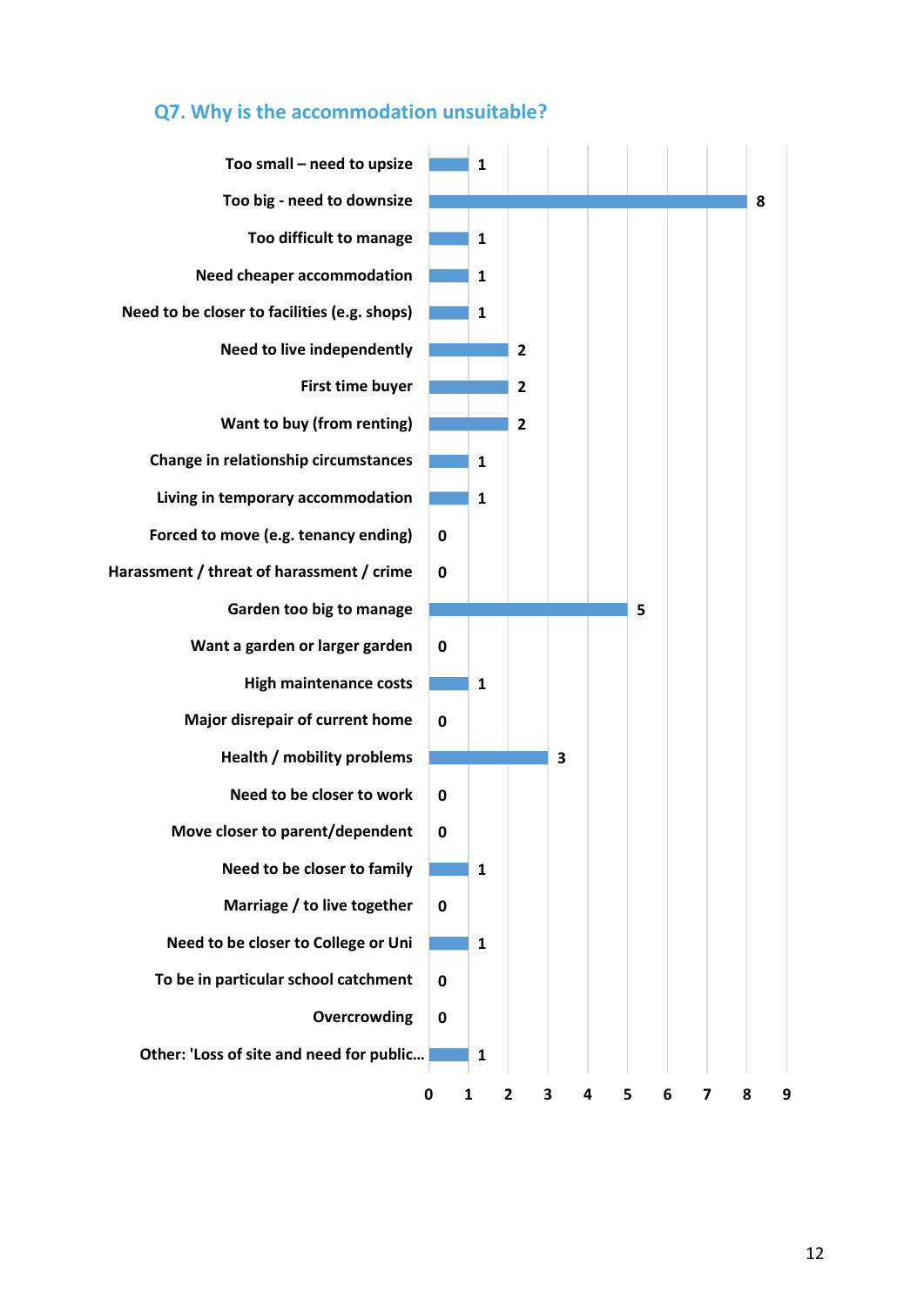| <b>Answer Choices</b>                        | <b>Responses</b> |                         |
|----------------------------------------------|------------------|-------------------------|
| Too small - need to upsize                   | 6%               | 1                       |
| Too big - need to downsize                   | 44%              | 8                       |
| Too difficult to manage                      | 6%               | 1                       |
| <b>Need cheaper accommodation</b>            | 6%               | $\mathbf{1}$            |
| Need to be closer to facilities (e.g. shops) | 6%               | $\mathbf{1}$            |
| <b>Need to live independently</b>            | 11%              | $\overline{2}$          |
| <b>First time buyer</b>                      | 11%              | 2                       |
| Want to buy (from renting)                   | 11%              | $\overline{\mathbf{2}}$ |
| Change in relationship circumstances         | 6%               | $\mathbf{1}$            |
| Living in temporary accommodation            | 6%               | $\mathbf{1}$            |
| Forced to move (e.g. tenancy ending)         | 0%               | 0                       |
| Harassment / threat of harassment / crime    | 0%               | 0                       |
| Garden too big to manage                     | 28%              | 5                       |
| Want a garden or larger garden               | 0%               | 0                       |
| <b>High maintenance costs</b>                | 6%               | $\mathbf{1}$            |
| Major disrepair of current home              | 0%               | 0                       |
| <b>Health / mobility problems</b>            | 17%              | 3                       |
| Need to be closer to work                    | 0%               | 0                       |
| Move closer to parent/dependent              | 0%               | 0                       |
| Need to be closer to family                  | 6%               | $\mathbf{1}$            |
| Marriage / to live together                  | 0%               | 0                       |
| Need to be closer to College or Uni          | 6%               | $\mathbf{1}$            |
| To be in particular school catchment         | 0%               | 0                       |
| Overcrowding                                 | 0%               | 0                       |
| Other: 'Loss of site and need for public     |                  |                         |
| transport, which is non-existent'            | 6%               | 1                       |
|                                              | <b>Answered</b>  | 18                      |
|                                              | <b>Skipped</b>   | 125                     |

The most common reason for accommodation being deemed unsuitable was: 'downsizing' at 8 or 44%. 5 or 28% of respondents said that their gardens were too big and 3 or 17% said health / mobility problems were the reason needing to move home. 11 respondents (15%) said that they needed to 'upsize'. 2 respondents (11%) each selected 'need to live independently', 'first time buyer' and 'want to buy (from renting)' respectively as their reasons for needing to move.

The following reasons for moving were all selected once: Too small, too difficult to manage, need for cheaper accommodation, need to be closer to facilities, change in relationship circumstances, living in temporary accommodation, high maintenance costs, need to be closer to family, closer to college / uni and 'loss of site and need for public transport, which is nonexistent'.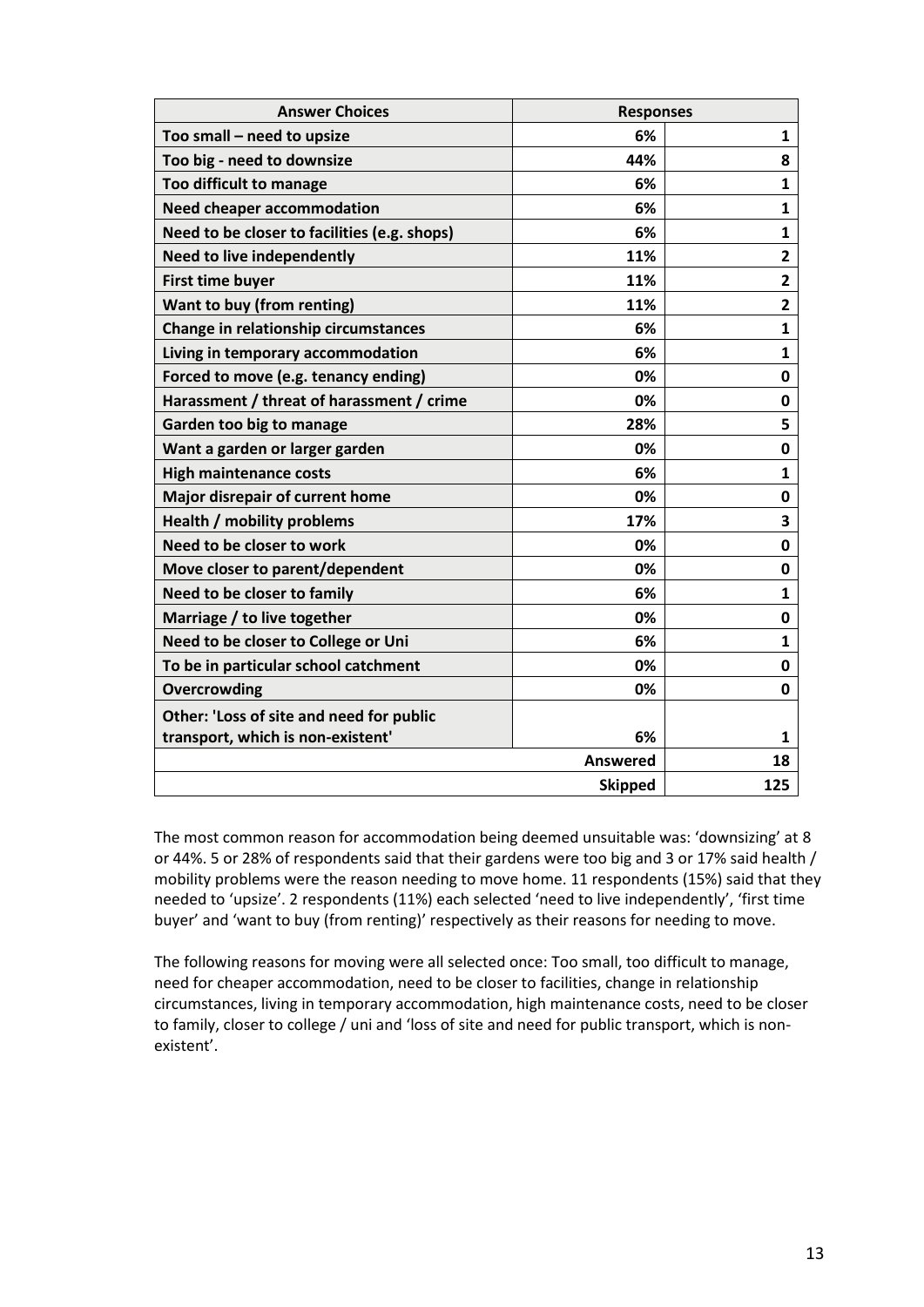

# **Q8. Who in your household needs (or will need) more suitable accommodation?**

| <b>Answer Choices</b>           | <b>Responses</b> |              |
|---------------------------------|------------------|--------------|
| A single adult (18-64 yrs)      | 25%              | 4            |
| An adult couple (18-64 yrs)     | 6%               |              |
| A family with children          | 13%              | $\mathbf{2}$ |
| Three or more adults            | 0%               | 0            |
| A single older person (over 65) | 19%              | 3            |
| An older couple (over 65)       | 31%              | 5            |
| Other (please specify below)    | 6%               | 1            |
|                                 | Answered         | 16           |
|                                 | <b>Skipped</b>   | 177          |
|                                 |                  |              |

Older couples over 65 made up the highest proportion (31%) of those in need of more suitable accommodation. Single adults aged 18-64 made up 25% of those in need, 19% were single older people over 65, 13% were families with children and 6% were adult couples (18-64).

Section 7.0 of this report 'Summary table of housing need' breaks down these different categories and shows the specific requirements of those respondents who said that they need to move home within the next 5 years.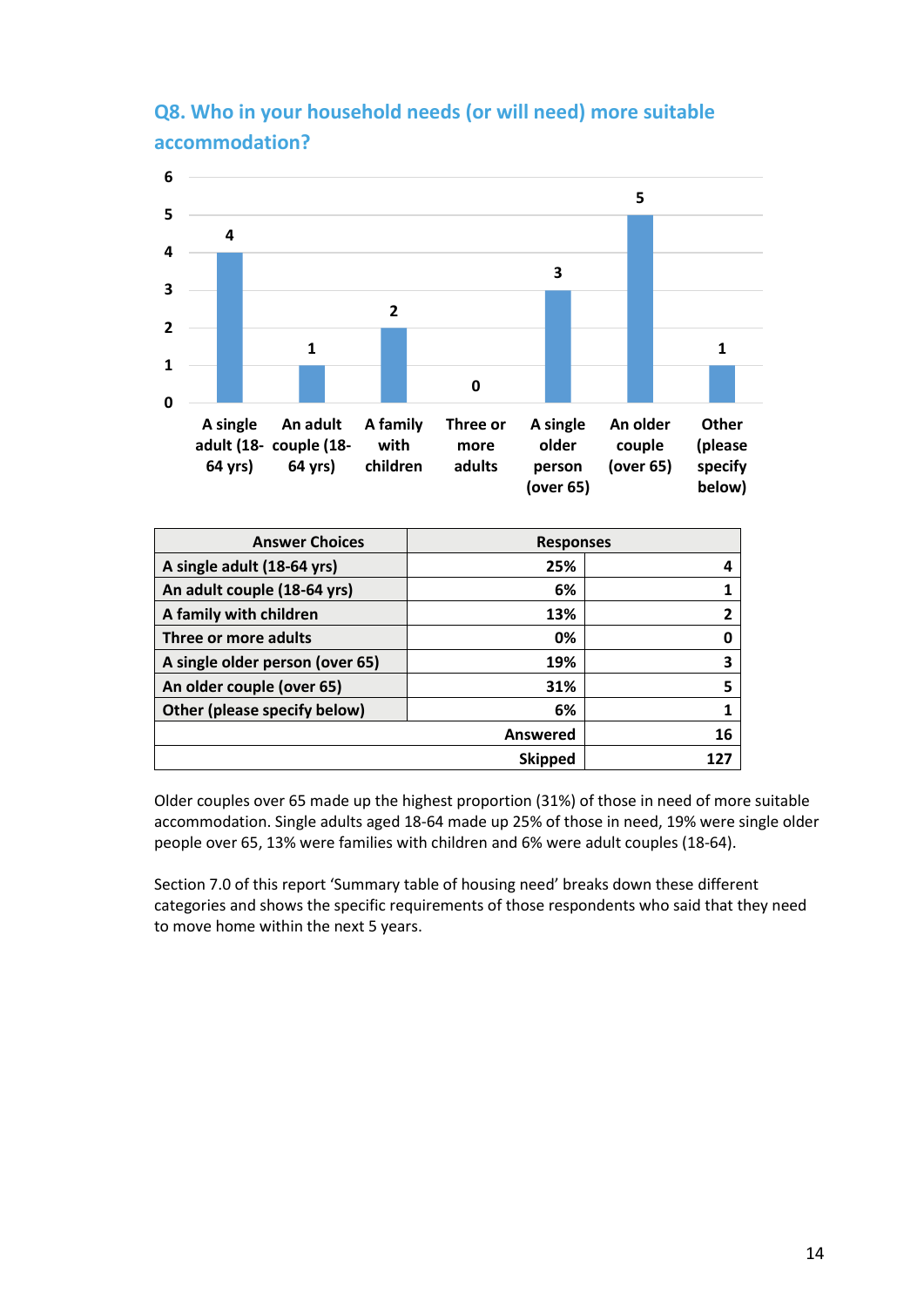# **Q9. When are you or members of your household likely to need new housing?**



| <b>Answer Choices</b> | <b>Responses</b> |  |
|-----------------------|------------------|--|
| Within 1 year         | 41%              |  |
| In 1-3 years          | 29%              |  |
| In 4-5 years          | 29%              |  |
|                       |                  |  |
|                       | 126              |  |

41% (7) of the respondents in need said that they need to move within a year, 29% (5) in 1-3 years and the same number (5) 29% in 4-5 years.  $^1$ 

**.** 

<sup>&</sup>lt;sup>1</sup> The survey was carried out in January 2018.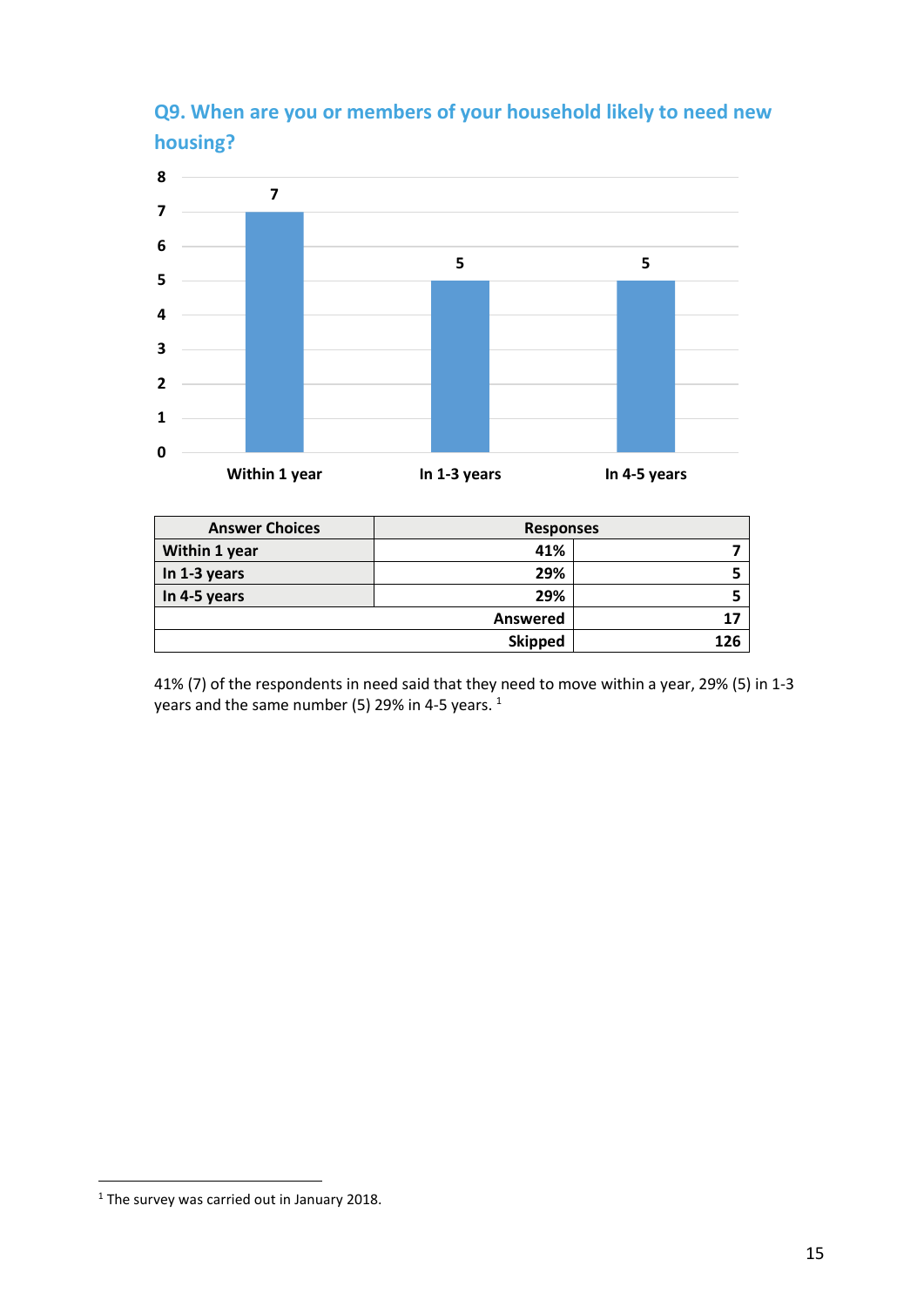![](_page_15_Figure_0.jpeg)

## **Q10. How many people within each of these age groups would form the new household?**

| Number of people in this age group |                |                |             |   |          | <b>Total</b> |        |
|------------------------------------|----------------|----------------|-------------|---|----------|--------------|--------|
|                                    |                |                |             |   |          | <b>Total</b> | in age |
|                                    | 1              | $\overline{2}$ | 3           | 4 | $5+$     | responses    | group  |
| $0 - 17$ years                     |                |                | 0           | 0 | 0        | 2            |        |
| $18 - 29$ years                    |                | 2              | 0           | 0 | 0        | 3            |        |
| $30 - 49$ years                    | 4              | 0              | 0           | 0 | 0        | 4            |        |
| $50 - 64$ years                    | 0              | 1              | 0           | 0 | 0        | 1            |        |
| $65 - 74$ years                    |                | 4              | 0           | 0 | 0        | 5            | 9      |
| 75 years or over                   | 3              | 1              | $\mathbf 0$ | 0 | 0        | 4            | 5      |
|                                    |                |                |             |   | Answered | 16           |        |
|                                    | <b>Skipped</b> |                |             |   |          | 127          |        |

65-74 year olds (5) showed the highest number of people in need of more suitable accommodation. 30-49 year olds and over 75s each showed 4 responses within these age groups respectively. 3 responses were for 18-29 year olds, 2 for 0-17s and 1 for 50-64 age group.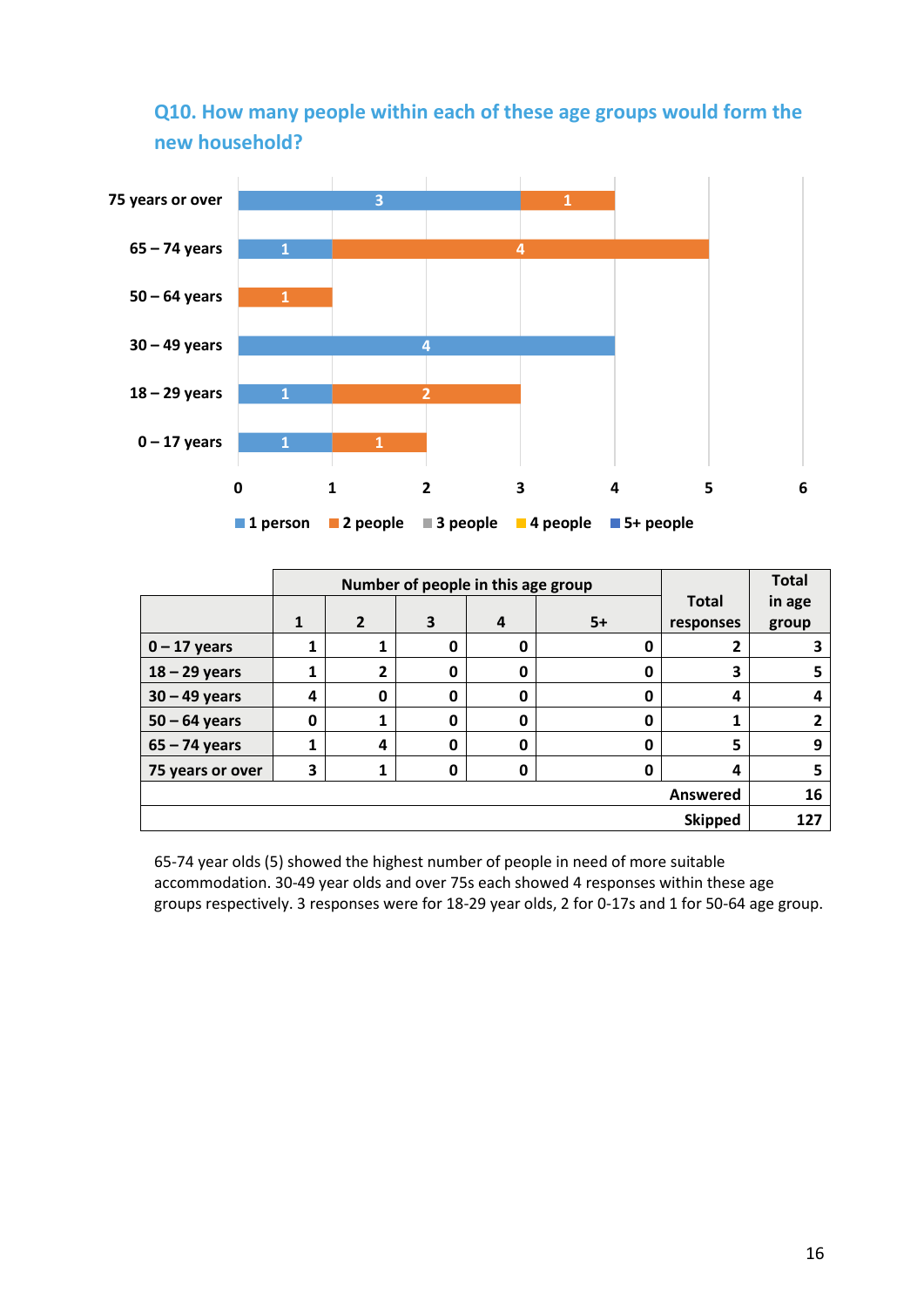#### **Q11. What tenure would the new household hope to stay in?**

![](_page_16_Figure_1.jpeg)

| <b>Answer Choices</b><br><b>Responses</b>          |                 |     |
|----------------------------------------------------|-----------------|-----|
| Buy a property?                                    | 73%             |     |
| Share ownership/equity?                            | 0%              |     |
| Buy a discounted market home?                      | 27%             |     |
| Private rent?                                      | 7%              |     |
| Social or affordable rent (from Council or Housing |                 |     |
| <b>Association)?</b>                               | 0%              |     |
|                                                    | <b>Answered</b> | 15  |
|                                                    | <b>Skipped</b>  | 128 |

Most respondents in need (11 or 73%) would prefer to buy a property on the market. 4 or 27% selected discounted market home, 1 person selected private rent and no respondents selected shared ownership or social / affordable rent.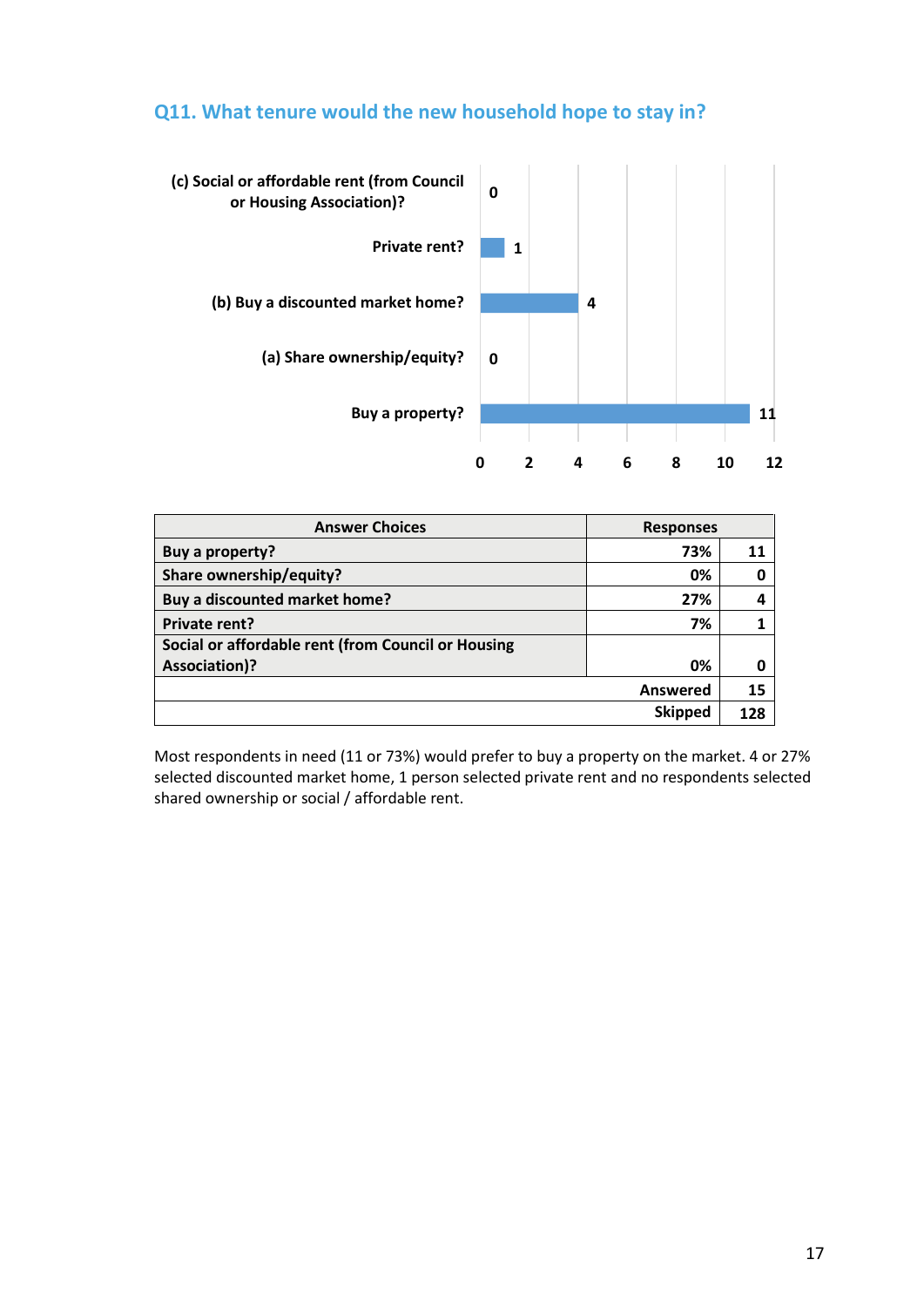# **Q12. Would you/those with housing need prefer to stay in Utkinton & Cotebrook?**

![](_page_17_Figure_1.jpeg)

65% (11) of those who need to move would prefer to stay in Utkinton & Cotebrook and 35% (6) did not prefer to stay in the Parish.

## **Q13. Would you/those in housing need, be prepared to move away from Utkinton & Cotebrook?**

![](_page_17_Figure_4.jpeg)

Nearly two thirds (65% or 11) said that they would be prepared to move outside of Utkinton & Cotebrook, and 35% (6) were not prepared to move out of the Parish.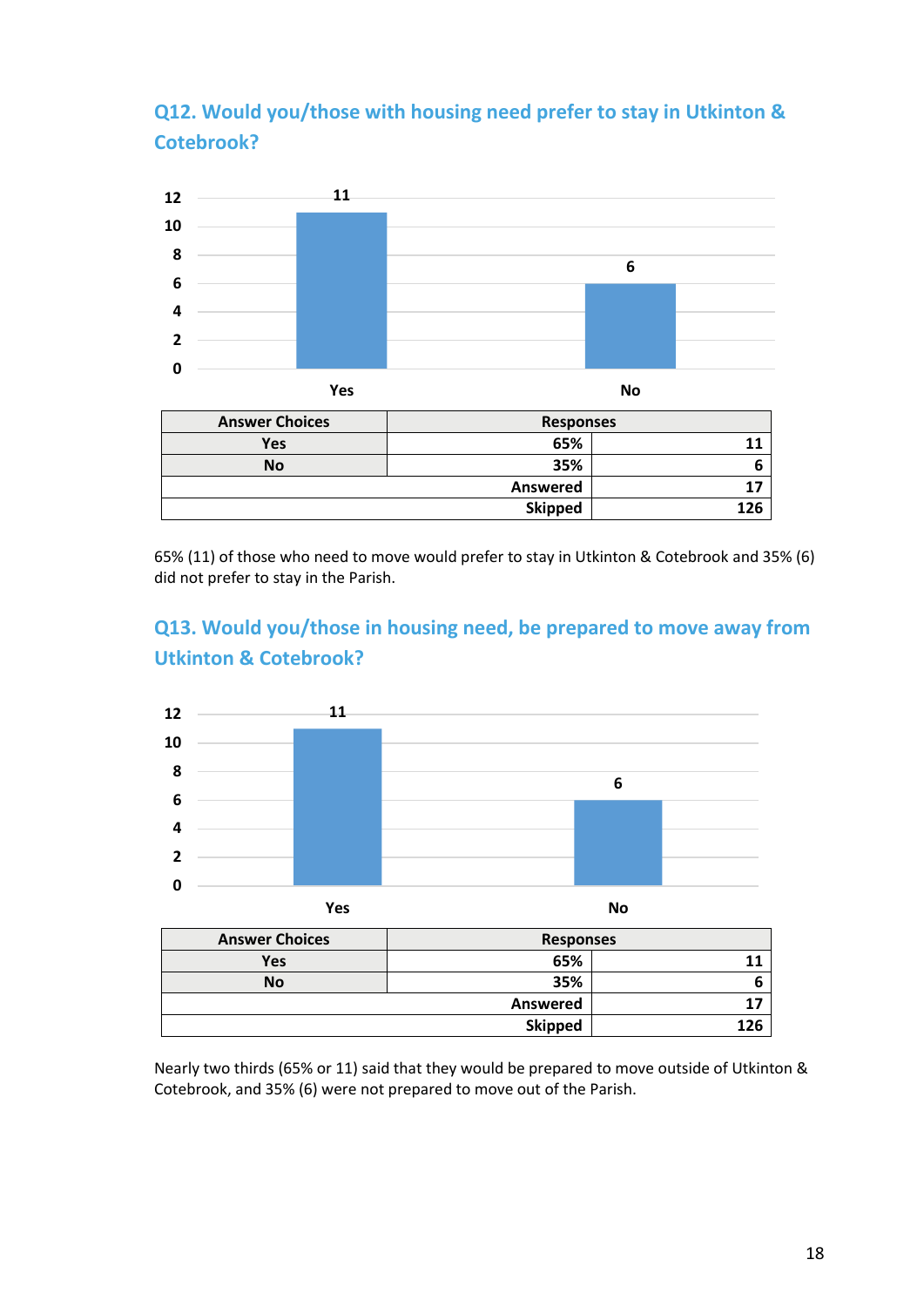# **Q14. How many miles away would you/those in housing need be prepared to move?**

![](_page_18_Figure_1.jpeg)

| <b>Answer Choices</b>                                      | <b>Responses</b> |     |
|------------------------------------------------------------|------------------|-----|
| 0-4 miles                                                  | 18%              |     |
| 5-10 miles                                                 | 27%              | 3   |
| 10+ miles                                                  | 55%              | 6   |
| If you have an area(s) in mind,<br>please provide details: |                  |     |
| 'Chester'                                                  | n/a              |     |
|                                                            | Answered         | 11  |
|                                                            | <b>Skipped</b>   | 132 |

Of the 11 respondents who would be prepared to move away from Utkinton & Cotebrook, 2 would prefer to stay within 0-4 miles, 3 said 5-10 miles and 6 said 10+ miles. 1 person gave details of where they would prefer to move to: 'Chester'.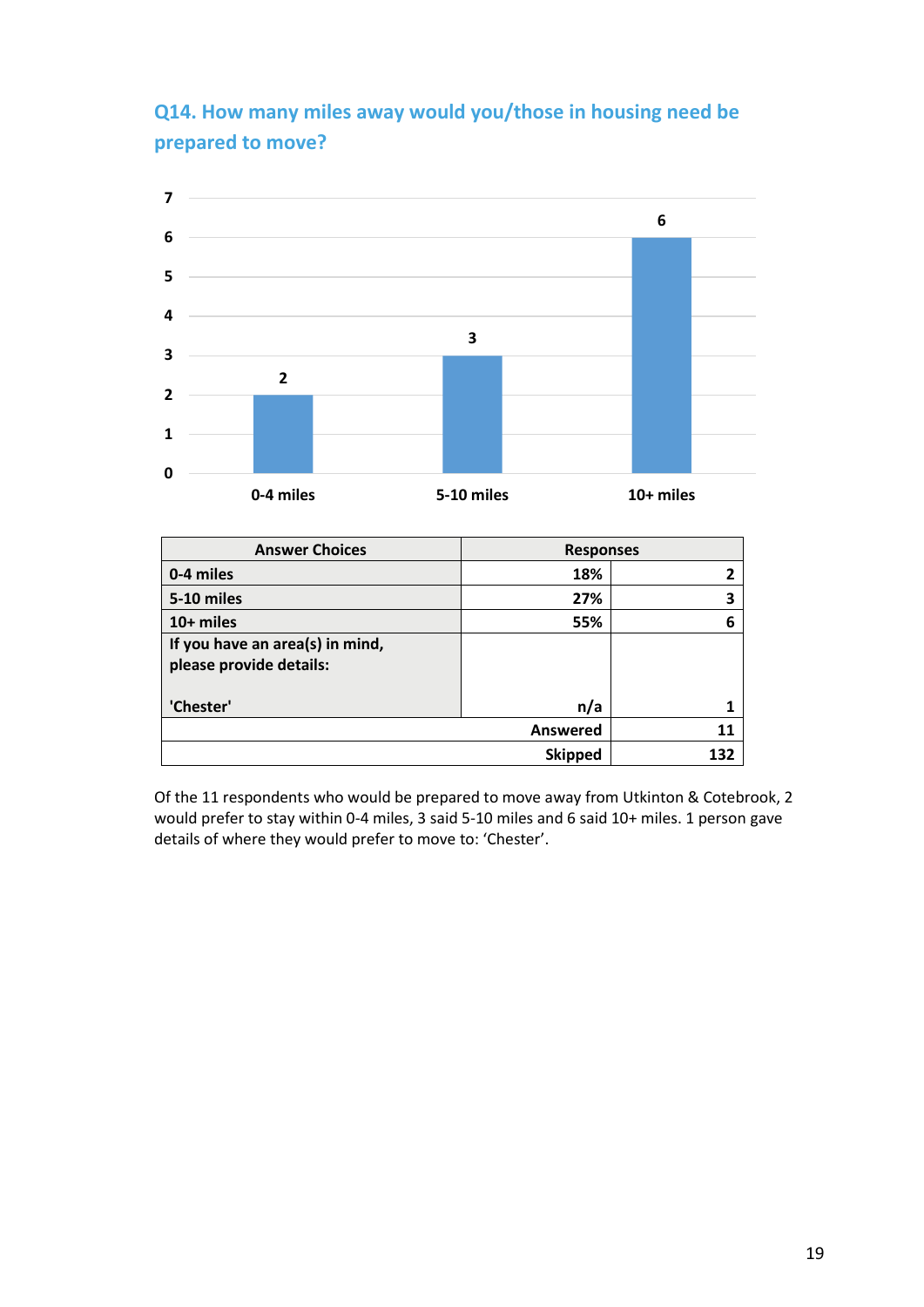### **Q15. What type of home would be most suitable?**

![](_page_19_Figure_1.jpeg)

| <b>Answer Choices</b>                                                            | <b>Responses</b> |     |
|----------------------------------------------------------------------------------|------------------|-----|
| House                                                                            | 63%              | 10  |
| <b>Flat/Apartment</b>                                                            | 0%               | 0   |
| <b>Bungalow</b>                                                                  | 25%              | 4   |
| Stay in current home with support when needed                                    |                  |     |
| (e.g. home visits, 'help' alarm)                                                 | 6%               | 1   |
| <b>Co-housing</b>                                                                |                  |     |
| (Your own home in a small community which shares facilities (e.g. laundry)       |                  |     |
| and activities)                                                                  | 0%               | 0   |
| <b>Sheltered accommodation</b>                                                   |                  |     |
| (This is usually in a group of bungalows or flats and you have your own front    |                  |     |
| door. Schemes usually have a manager/warden to arrange services and are          |                  |     |
| linked to a careline/alarm service.)                                             | 0%               | O   |
| <b>Extra Care Housing</b>                                                        |                  |     |
| (This is designed with the needs of frailer older people in mind. It includes    |                  |     |
| flats, bungalows and retirement villages. You have your own front door.          |                  |     |
| Domestic support and personal care are available.)                               | 0%               | 0   |
| <b>Residential care</b>                                                          |                  |     |
| (You would normally have a bedroom and the use of a shared lounge with           |                  |     |
| other residents. Personal care is provided - bathing, help dressing, meals etc.) | 6%               | 1   |
|                                                                                  | Answered         | 16  |
|                                                                                  | <b>Skipped</b>   | 127 |

63% (10) of those in need selected 'house' as the most suitable type of accommodation. 25% (4) selected 'bungalow'. Residential care and 'stay in current home with support when needed' were both selected once. No-one selected: 'co-housing', 'sheltered accommodation', or 'extra care housing'.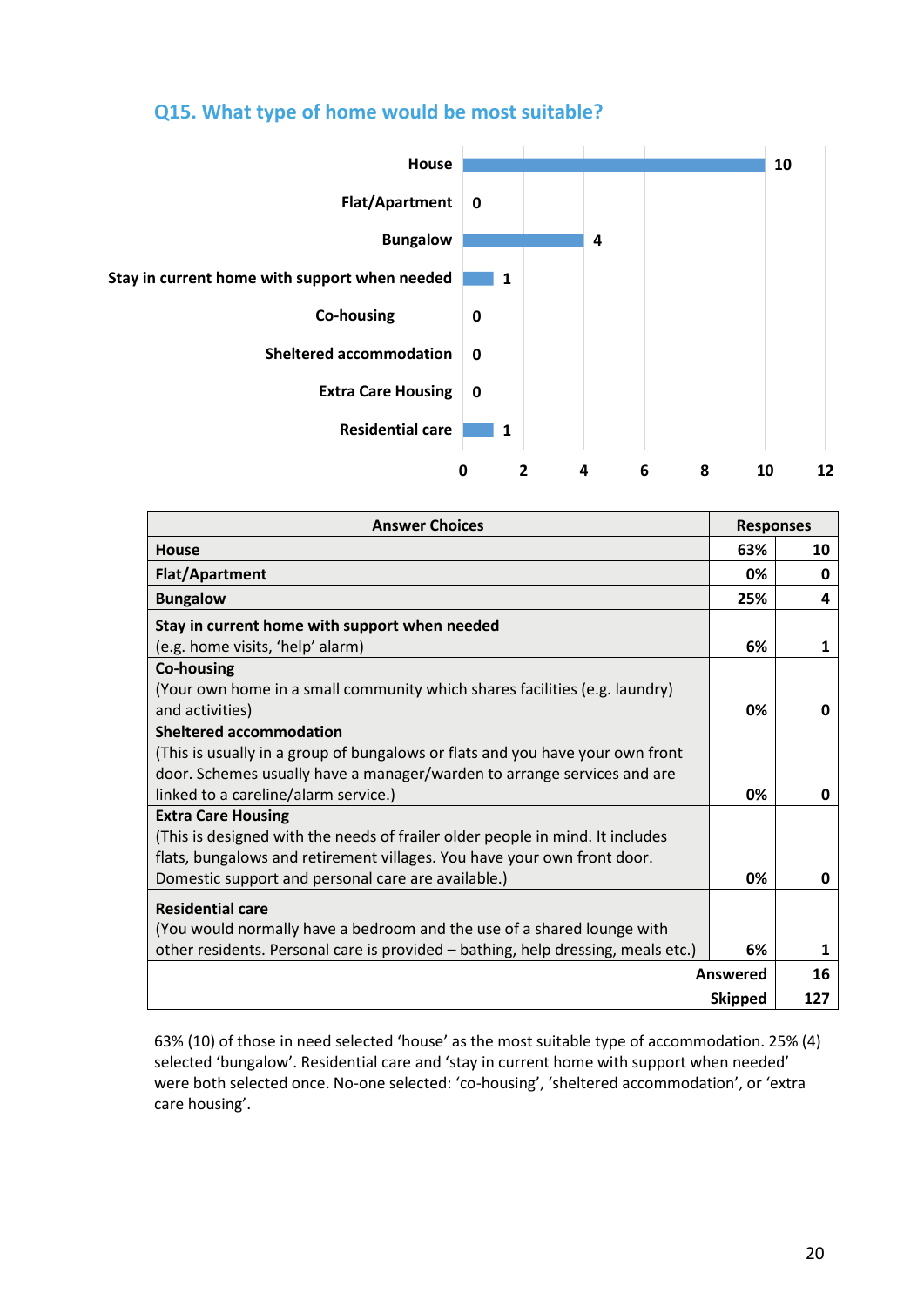![](_page_20_Figure_0.jpeg)

## **Q16. How many bedrooms would be needed?**

| <b>Answer Choices</b> | <b>Responses</b> |     |
|-----------------------|------------------|-----|
| 1 Bed                 | 13%              |     |
| 2 Bed                 | 38%              | 6   |
| 3 Bed                 | 44%              |     |
| 4 Bed                 | 6%               |     |
| 5+ Bed                | 0%               |     |
|                       | <b>Answered</b>  | 16  |
|                       | <b>Skipped</b>   | 127 |

The most popular answer to this question was 3 bed accommodation selected by 7 respondents, then 6 people said they needed 2 bedrooms, 2 said 1 bedroom and 1 respondent said 4 bedrooms were needed.

## **Q17. Would you need any support or special requirements?**

![](_page_20_Figure_5.jpeg)

| <b>Answer Choices</b>         | <b>Responses</b> |       |
|-------------------------------|------------------|-------|
| <b>None</b>                   | 88%              |       |
| <b>Warden assisted</b>        | 0%               |       |
| <b>Care within the home</b>   | 0%               |       |
| Mobility / disability support | 13%              |       |
| Answered                      |                  | 16    |
|                               | <b>Skipped</b>   | 1 2 7 |

The vast majority (14 out of 16) did not require special support in the home but 2 respondents needed mobility / disability support.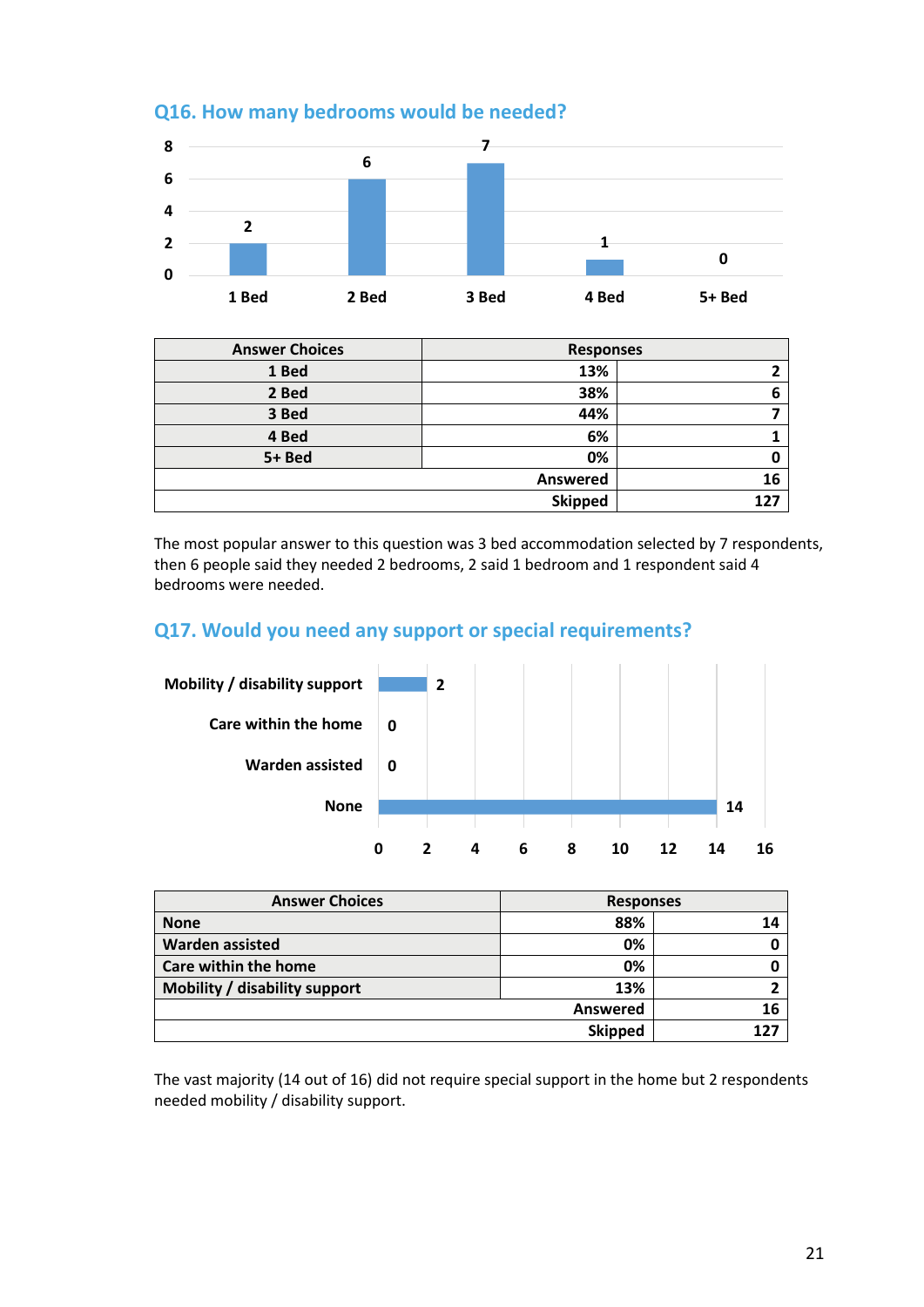**Q18. Are you or anyone in your household on the Cheshire West social housing waiting list (West Cheshire Homes)?**

| <b>Answer Choices</b> | <b>Responses</b> |    |
|-----------------------|------------------|----|
| Yes                   | 0%               |    |
| <b>No</b>             | 100%             |    |
|                       | Answered         | 16 |
|                       | <b>Skipped</b>   |    |

None of the respondents in need said that they were on the housing waiting list.

**Q19. What price range would those in housing need be able to afford should they wish to purchase or share ownership?**

![](_page_21_Figure_4.jpeg)

| <b>Answer Choices</b> | <b>Responses</b> |                |
|-----------------------|------------------|----------------|
| Less than £49,000     | 0%               | 0              |
| £50,000 - £99,000     | 14%              | 2              |
| $£100,000 - £149,000$ | 14%              | 2              |
| £150,000 - £199,000   | 14%              | $\overline{2}$ |
| $£200,000 - £249,000$ | 14%              | 2              |
| £250,000 - £299,000   | 21%              | 3              |
| £300,000 - £349,000   | 7%               | 1              |
| Over £350,000         | 14%              | $\overline{2}$ |
|                       | Answered         | 14             |
|                       | <b>Skipped</b>   | 129            |

In terms of what people can afford to buy, the picture was very mixed as 3 respondents said that £250-£299k was affordable. 2 people each selected: £50-£99k, £100-£149k, £150-£199K, £200-£249k and over £350k respectively, and 1 respondent selected £300-£349k.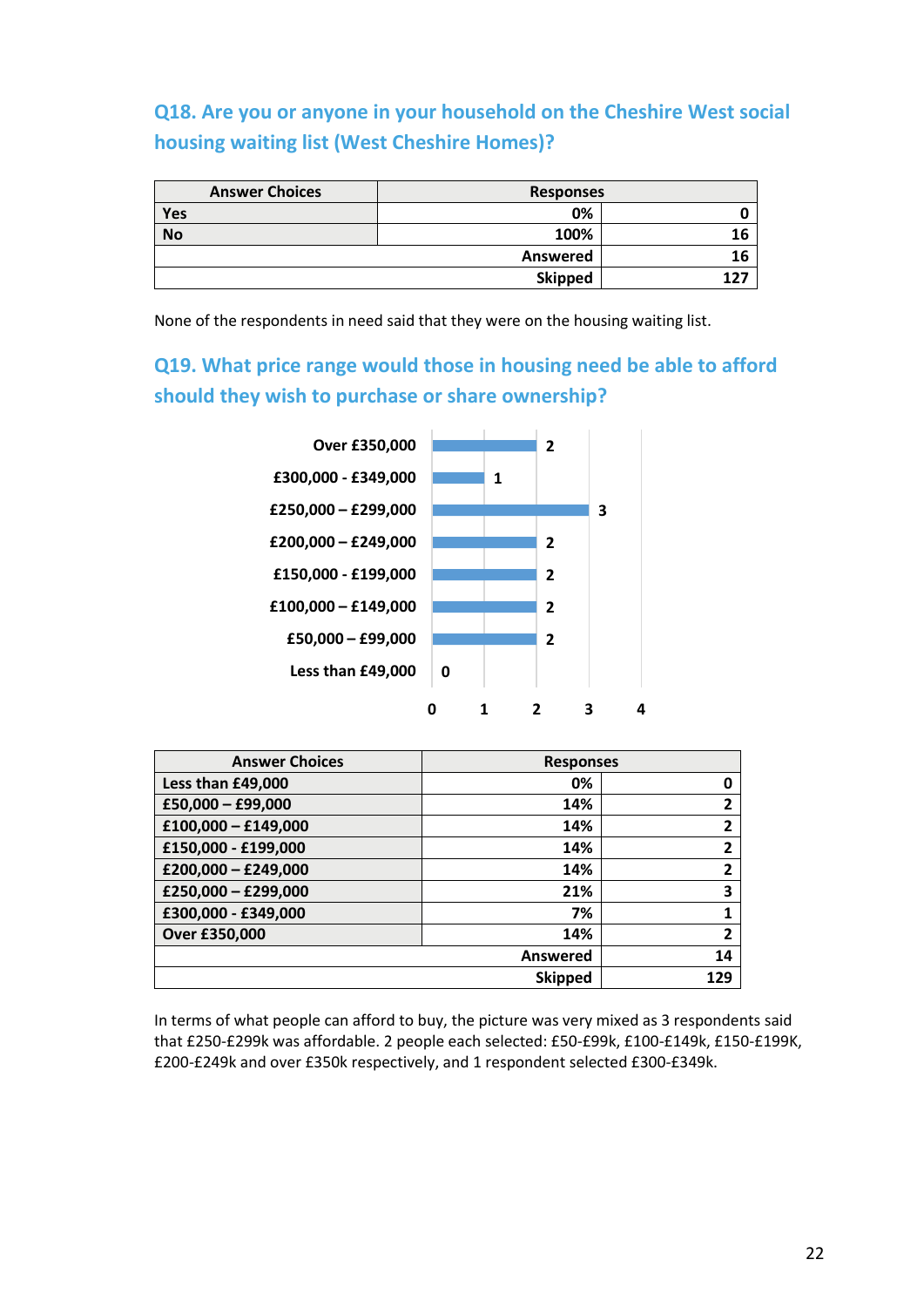# **Q20. What rent range would those in housing need be able to afford should they wish to rent?**

![](_page_22_Figure_1.jpeg)

| <b>Answer Choices</b>   | <b>Responses</b> |     |
|-------------------------|------------------|-----|
| £499 per month or less  | 25%              |     |
| £500 - £599 per month   | 38%              | 3   |
| £600 - £699 per month   | 13%              |     |
| £700 - £799 per month   | 13%              |     |
| £800 - £899 per month   | 13%              |     |
| £900 - £999 per month   | 0%               |     |
| £1000 - £1099 per month | 0%               | Ω   |
| Over £1100 per month    | 0%               |     |
|                         | <b>Answered</b>  | 8   |
|                         | <b>Skipped</b>   | 135 |

Only 8 of the respondents in housing need answered this question, but the most popular answer (3 responses) was £500-599 per month in terms of what rent range was affordable. 2 people said they could afford up to £499 per month. £600-£699, £700-£799 and £800-£899 were all selected once and no one indicated that they could afford rent above £900 per month.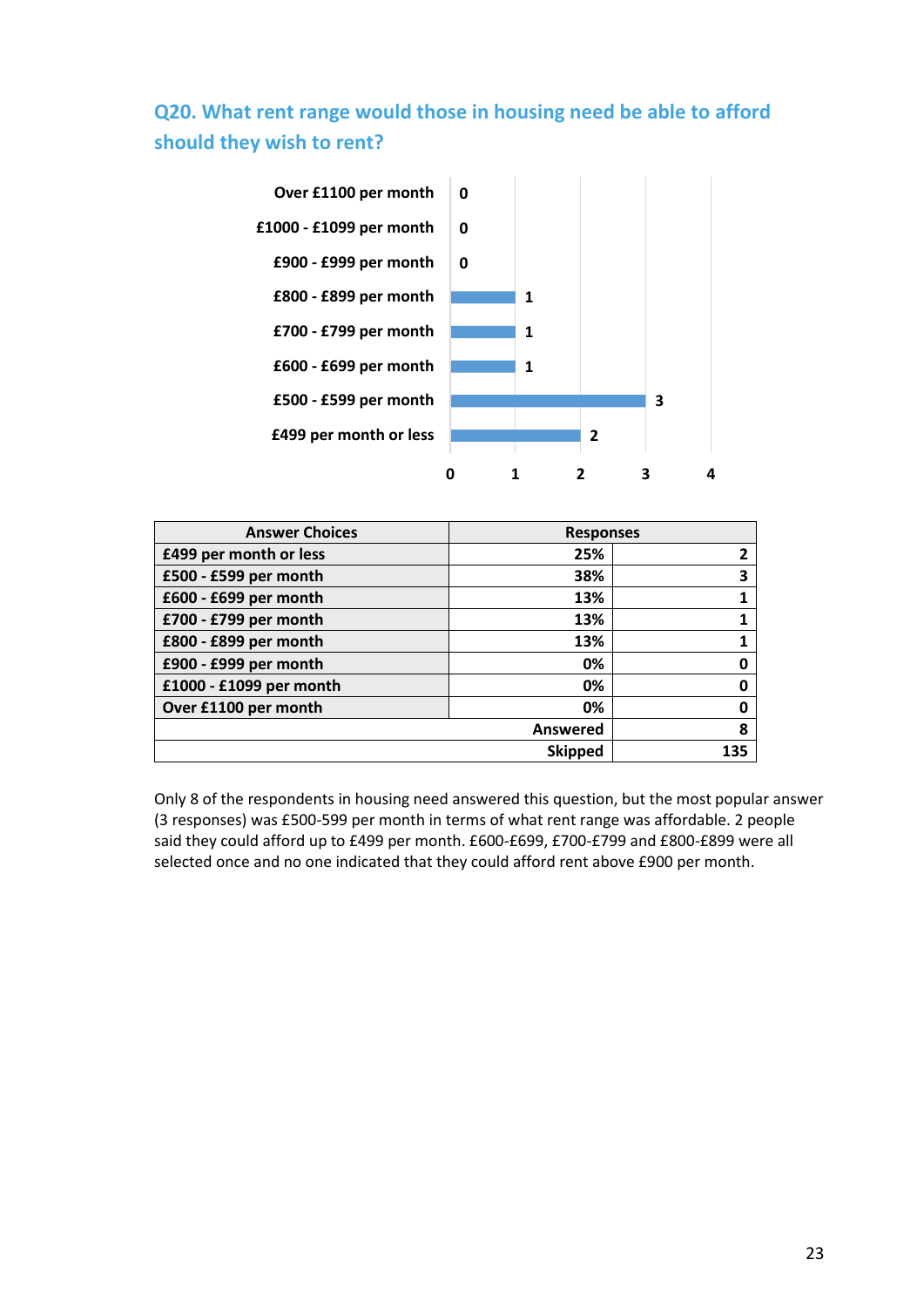# **Q21. Are you planning to release capital from the sale of your home (trading down)?**

![](_page_23_Figure_1.jpeg)

| <b>Answer Choices</b> | <b>Responses</b> |     |
|-----------------------|------------------|-----|
| Yes                   | 36%              |     |
| <b>No</b>             | 43%              |     |
| Not applicable        | 21%              |     |
| Answered              |                  | 14  |
|                       | <b>Skipped</b>   | 129 |

5 respondents in need said they were planning to release capital from their current home when they move. 6 respondents said 'no' and 3 selected 'not applicable'.

![](_page_23_Figure_4.jpeg)

## **Q22. Does anyone in your household need 'work from home' facilities?**

| <b>Answer Choices</b> | <b>Responses</b> |        |
|-----------------------|------------------|--------|
| Yes                   | 44%              |        |
| <b>No</b>             | 56%              |        |
|                       | Answered         | 16     |
|                       | <b>Skipped</b>   | $12^-$ |

7 of the respondents in housing need said that they required 'work from home' facilities.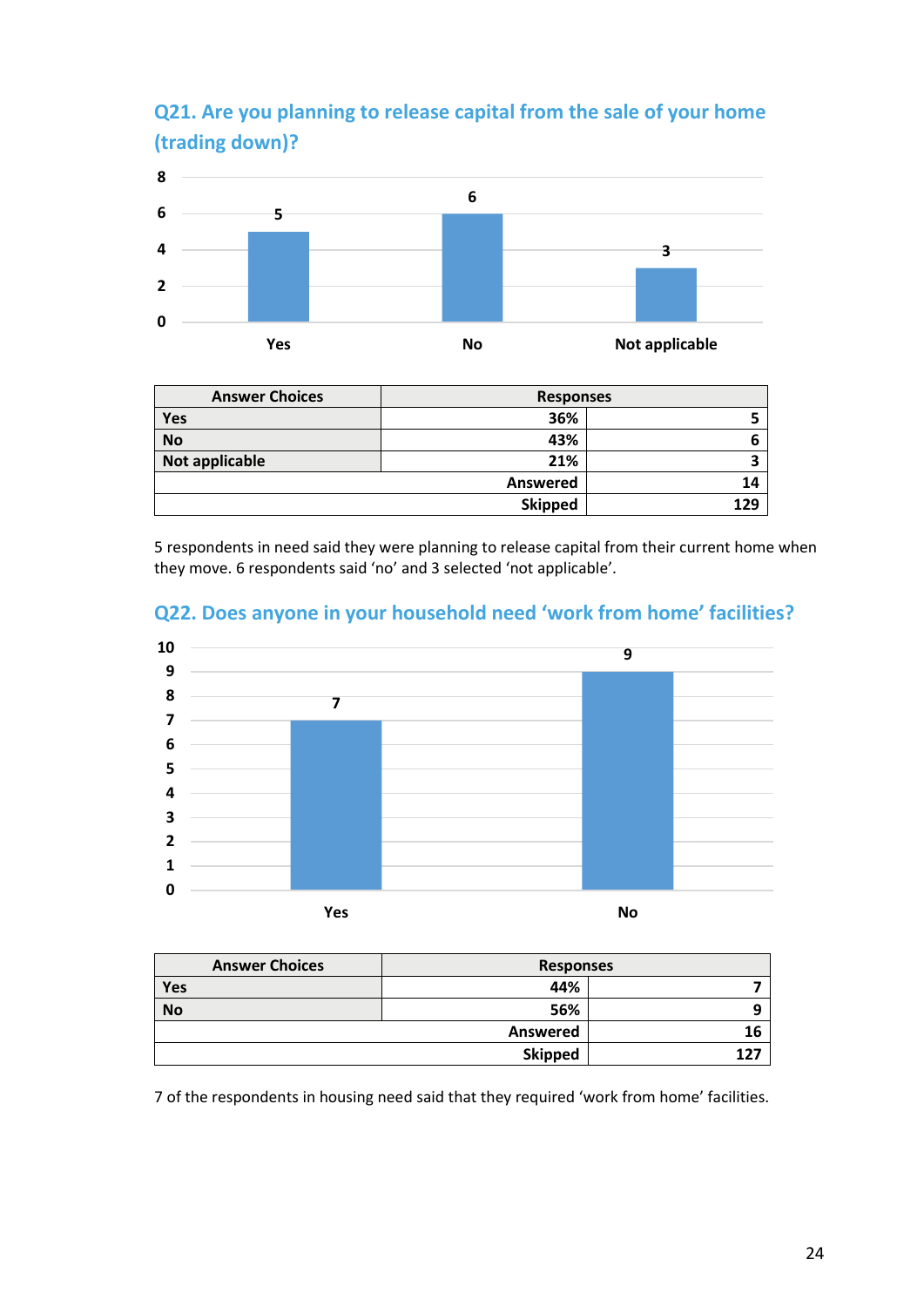## **Q23. Which of the following 'work from home' facilities are needed?**

![](_page_24_Figure_1.jpeg)

| <b>Answer Choices</b>                 | <b>Responses</b> |     |
|---------------------------------------|------------------|-----|
| <b>Additional room</b>                | 86%              | 6   |
| <b>External storage space</b>         | 14%              |     |
| <b>Good broadband</b>                 | 100%             |     |
| Large room (shared living/work space) | 14%              |     |
| <b>Additional parking</b>             | 0%               |     |
| Other (please specify)                | 0%               |     |
| <b>Answered</b>                       |                  |     |
| <b>Skipped</b>                        |                  | 136 |

Of the 7 respondents that required 'work from home' facilities: all of them stated 'good broadband' as a requirement, 6 required an additional room, 1 selected 'extra storage space', and 1 selected 'large room (shared living/work space)'.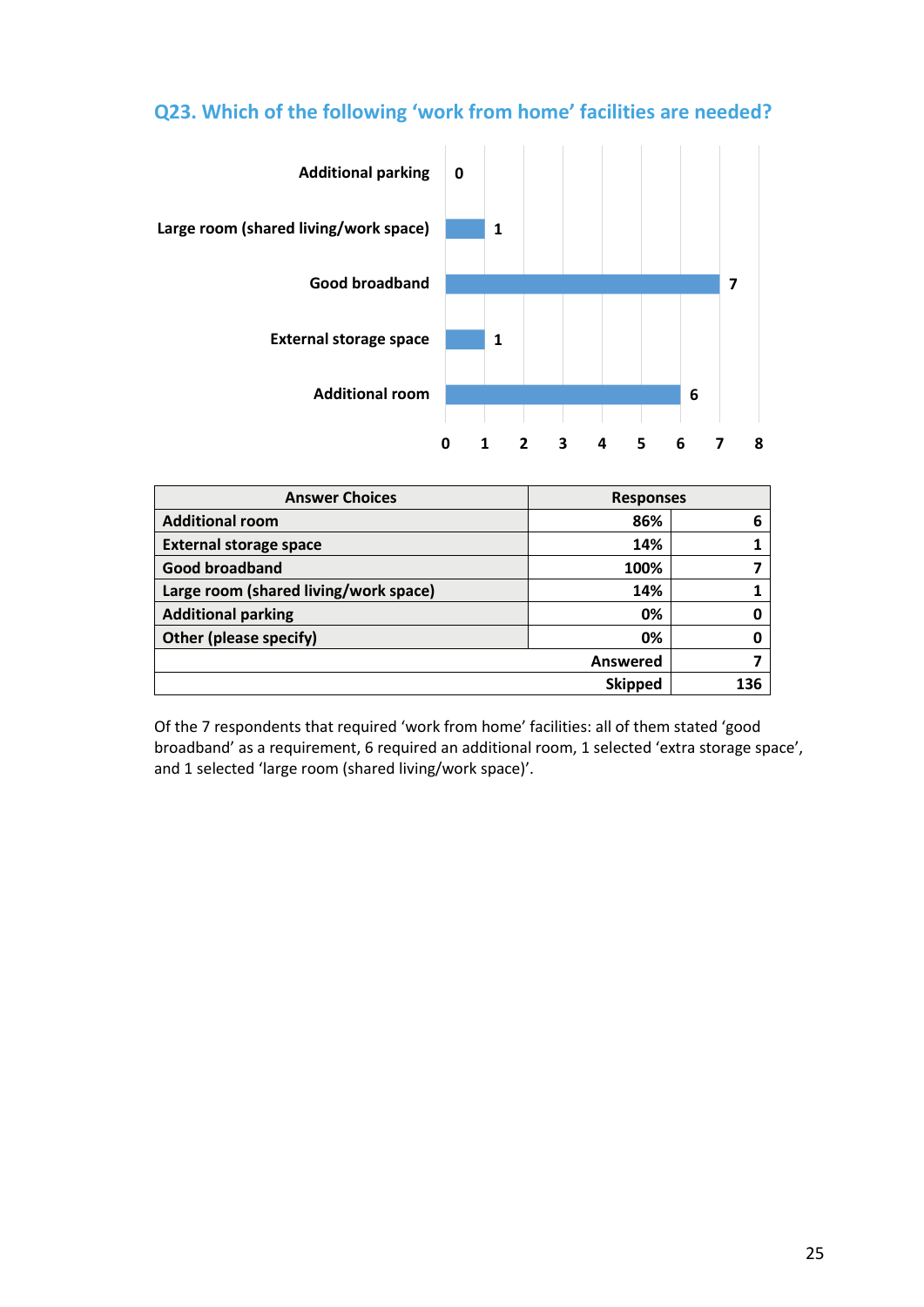![](_page_25_Figure_0.jpeg)

## **Q24. Would anyone in your household be interested in self-build?**

| <b>Answer Choices</b>                             | <b>Responses</b> |     |
|---------------------------------------------------|------------------|-----|
| Yes - they are on the self-build register         | 13%              |     |
| Yes - but they are NOT on the self-build register | 40%              |     |
| <b>No</b>                                         | 47%              |     |
| Answered                                          |                  | 15  |
|                                                   | <b>Skipped</b>   | 128 |

2 respondents were both interested in self-build and on the self-build register. 6 respondents were interested in self-build but were not on the register, and 7 said they were not interested in self-build.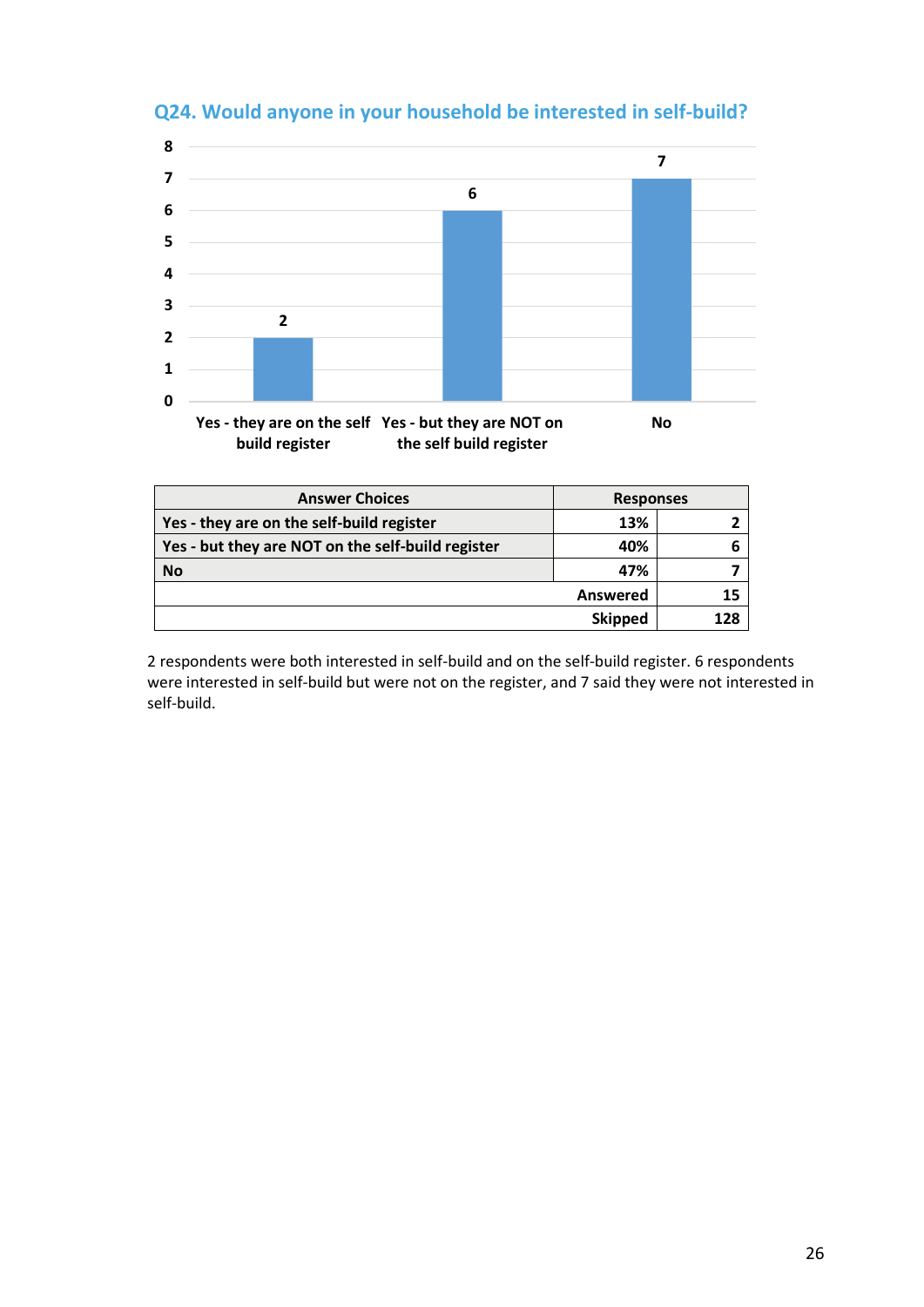**Q25. Do you know of anyone who has had to leave Utkinton & Cotebrook Parish in the last 5 years due to lack of availability of suitable accommodation?**

![](_page_26_Figure_1.jpeg)

| <b>Answer Choices</b>                  | <b>Responses</b> |     |
|----------------------------------------|------------------|-----|
| <b>Yes</b>                             | 7%               | q   |
| <b>No</b>                              | 93%              | 126 |
| If yes, what type of accommodation did |                  |     |
| they need and where did they move to?  | n/a              |     |
|                                        | Answered         | 135 |
|                                        | <b>Skipped</b>   |     |

|                    | If yes, what type of accommodation did they need and where did they move |
|--------------------|--------------------------------------------------------------------------|
| <b>Respondents</b> | to?                                                                      |
|                    | affordable housing moved to Alphraham and Nantwich - 3 bedroom and 4     |
| 1                  | bedroom starter family homes.                                            |
| $\overline{2}$     | House to buy bought in Tarporley                                         |
| 3                  | They had to move to be closer to their work                              |
| 4                  | Son and children                                                         |
| 5                  | <b>Bigger house - Kelsall</b>                                            |
|                    | We know a few have moved due to either lack of local employment or lack  |
| 6                  | of affordable housing or a combination of the two.                       |
|                    | Son Daughter                                                             |

9 respondents to the survey reported that they knew someone who had to move out of Utkinton & Cotebrook Parish in the last 5 years due to a lack of suitable accommodation. 7 of the respondents gave reasons, which are listed in the table above.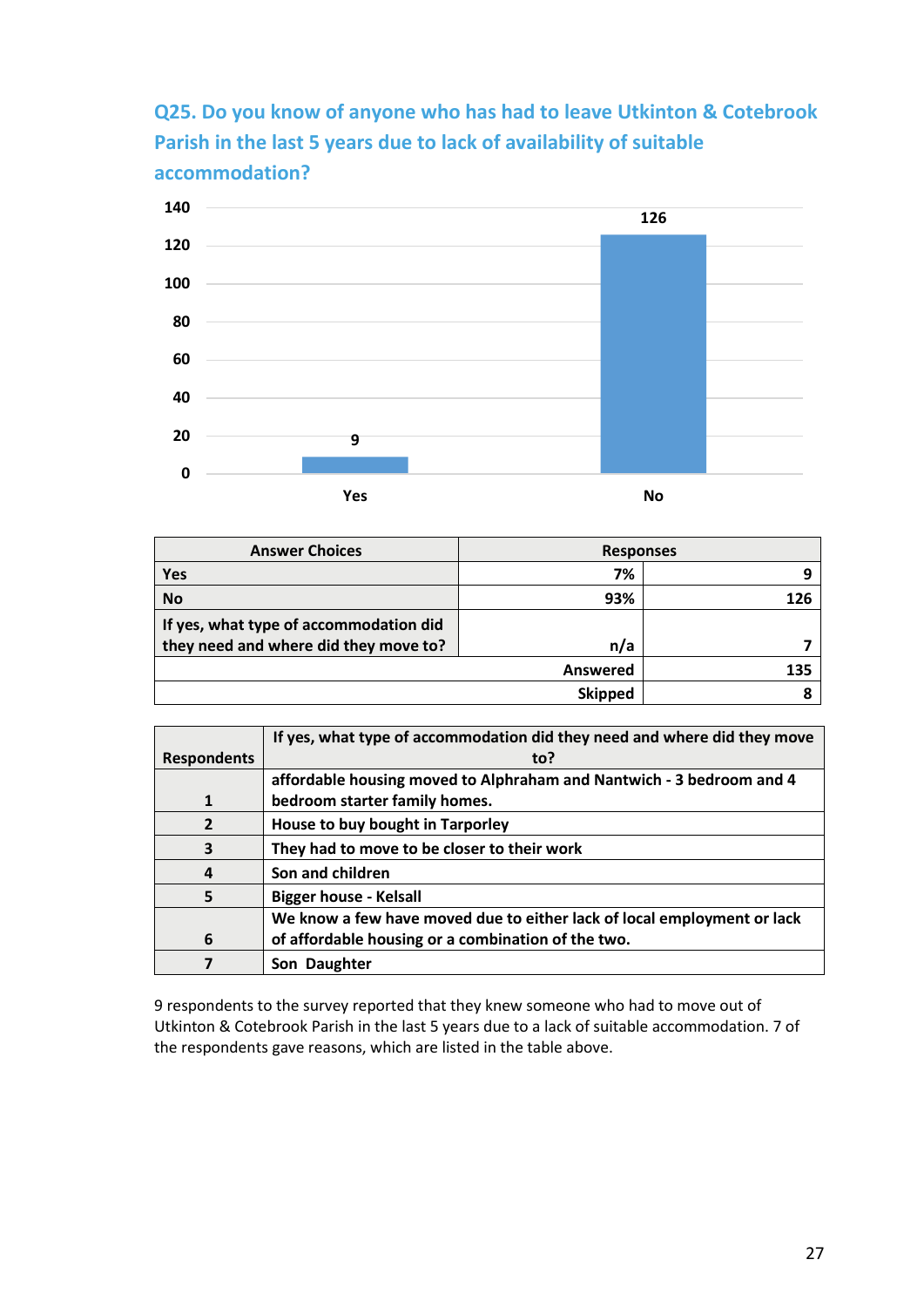# **Q26. Additional comments on housing needs that may occur in the long term (more than 5 years)**

All comments to Q26 were analysed by categorising them into groups to give an overview of potential housing need in over 5 years time. The full list of comments can be seen in Appendix B on pages 40-41.

![](_page_27_Figure_2.jpeg)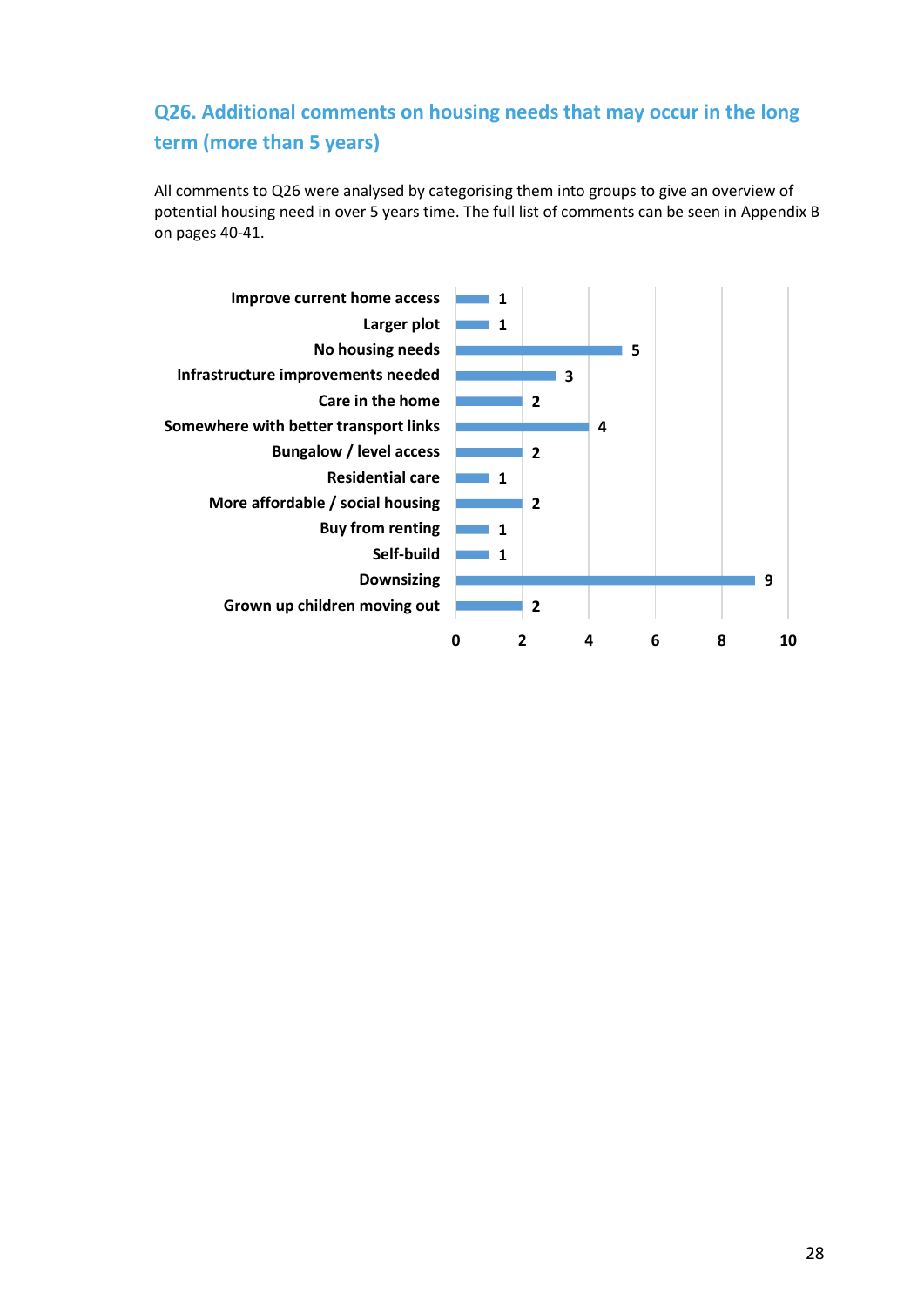## **7.0 SUMMARY TABLE OF HOUSING NEED**

N.B. Respondents in housing need that did not want to stay in the Parish (or specified 'help at home' as a solution to their housing need) have been 'filtered out' from the following tables.

|                       |                                                                                           | <b>Housing Need</b><br><b>Response 1</b>                                                              | <b>Housing Need</b><br><b>Response 2</b>                                                                | <b>Housing Need</b><br><b>Response 3</b>                                | <b>Housing Need</b><br><b>Response 4</b>    | <b>Housing Need</b><br><b>Response 5</b>                           |
|-----------------------|-------------------------------------------------------------------------------------------|-------------------------------------------------------------------------------------------------------|---------------------------------------------------------------------------------------------------------|-------------------------------------------------------------------------|---------------------------------------------|--------------------------------------------------------------------|
|                       | How they have<br>lived in this Parish                                                     | 0-5 years                                                                                             | 11-20 years                                                                                             | $21-30$ years                                                           | 0-5 years                                   | 0-5 years                                                          |
| Current accommodation | <b>Number of people</b><br>in each age group                                              | 2 children (0-<br>17)<br>1 adult (30-49)                                                              | 1 adult (65-74)                                                                                         | 1 adult (50-64)<br>1 adult (65-74)                                      | 2 adults (50-64)                            | 1 child (0-17)<br>1 (adult) child<br>$(18-29)$<br>2 adults (50-64) |
|                       | <b>Current tenure</b>                                                                     | Rent a private<br>home                                                                                | Own with no<br>mortgage                                                                                 | Own with a<br>mortgage                                                  | Rent a private<br>home                      | Own with a<br>mortgage                                             |
|                       | Type + size of<br>current home?                                                           | 4 bed house                                                                                           | 5+ bed house                                                                                            | 4 bed house                                                             | 3 bed house                                 | 4 bed house                                                        |
|                       | <b>Type of household</b><br>in need                                                       | Family with<br>children                                                                               | Single older<br>person<br>(over 65)                                                                     | Older couple<br>(over 65)                                               | Older couple<br>(over 65)                   | Adult couple<br>$(18-64)$                                          |
|                       | <b>Number of people</b><br>within each age<br>group who will<br>form the new<br>household | 1 adult (18-29)<br>1 adult (30-49)                                                                    | 1 adult<br>(over 75)                                                                                    | 2 adults (65-74)                                                        | 2 adults (65-74)                            | 2 adults (18-29)                                                   |
|                       | When the new<br>housing will be<br>needed                                                 | Within 1 year                                                                                         | Within 1-3<br>years                                                                                     | Within 4-5<br>years                                                     | Within 4-5<br>years                         | Within 4-5<br>years                                                |
|                       | Type + size of<br>home needed                                                             | 3 bed house                                                                                           | 3 bed house                                                                                             | 3 bed house                                                             | 3 bed<br>bungalow                           | 2 bed house                                                        |
|                       | <b>Preferred tenure</b>                                                                   | <b>Discounted</b><br>market home                                                                      | Market<br>purchase                                                                                      | Market<br>purchase                                                      | Discounted<br>market home                   | Market<br>purchase                                                 |
| Housing Need          | <b>Reasons for moving</b>                                                                 | - Too big -<br>need to<br>downsize<br>- Want to buy<br>(from renting)<br>- Living in<br>temp. accomm. | - Too big $-$<br>need to<br>downsize<br>- Garden too<br>big to manage<br>- High<br>maintenance<br>costs | $-$ Too big $-$<br>need to<br>downsize<br>- Garden too<br>big to manage | Health /<br>mobility<br>problems            | Need to be<br>closer to<br>College or Uni                          |
|                       | What they can<br>afford to buy                                                            | £50,000 -<br>£99,000                                                                                  | Over £350,000                                                                                           | No answer                                                               | £200,000 $-$<br>£249,000                    | £150,000 -<br>£199,000                                             |
|                       | What they can<br>afford to rent                                                           | £600 - £699<br>pcm                                                                                    | No answer                                                                                               | No answer                                                               | £500 - £599<br>pcm                          | Up to £499<br>pcm                                                  |
|                       | <b>Planning to release</b><br>capital with move?                                          | <b>No</b>                                                                                             | Yes                                                                                                     | Yes                                                                     | <b>No</b>                                   | <b>No</b>                                                          |
|                       | On the housing<br>waiting list?                                                           | <b>No</b>                                                                                             | No                                                                                                      | <b>No</b>                                                               | <b>No</b>                                   | <b>No</b>                                                          |
|                       | <b>Work from home</b><br>facilities needed?                                               | <b>No</b>                                                                                             | <b>No</b>                                                                                               | - Additional<br>room<br>- Good<br>broadband                             | - Additional<br>room<br>- Good<br>broadband | - Good<br>broadband                                                |
|                       | <b>Support or special</b><br>requirements?                                                | <b>No</b>                                                                                             | <b>No</b>                                                                                               | <b>No</b>                                                               | <b>No</b>                                   | <b>No</b>                                                          |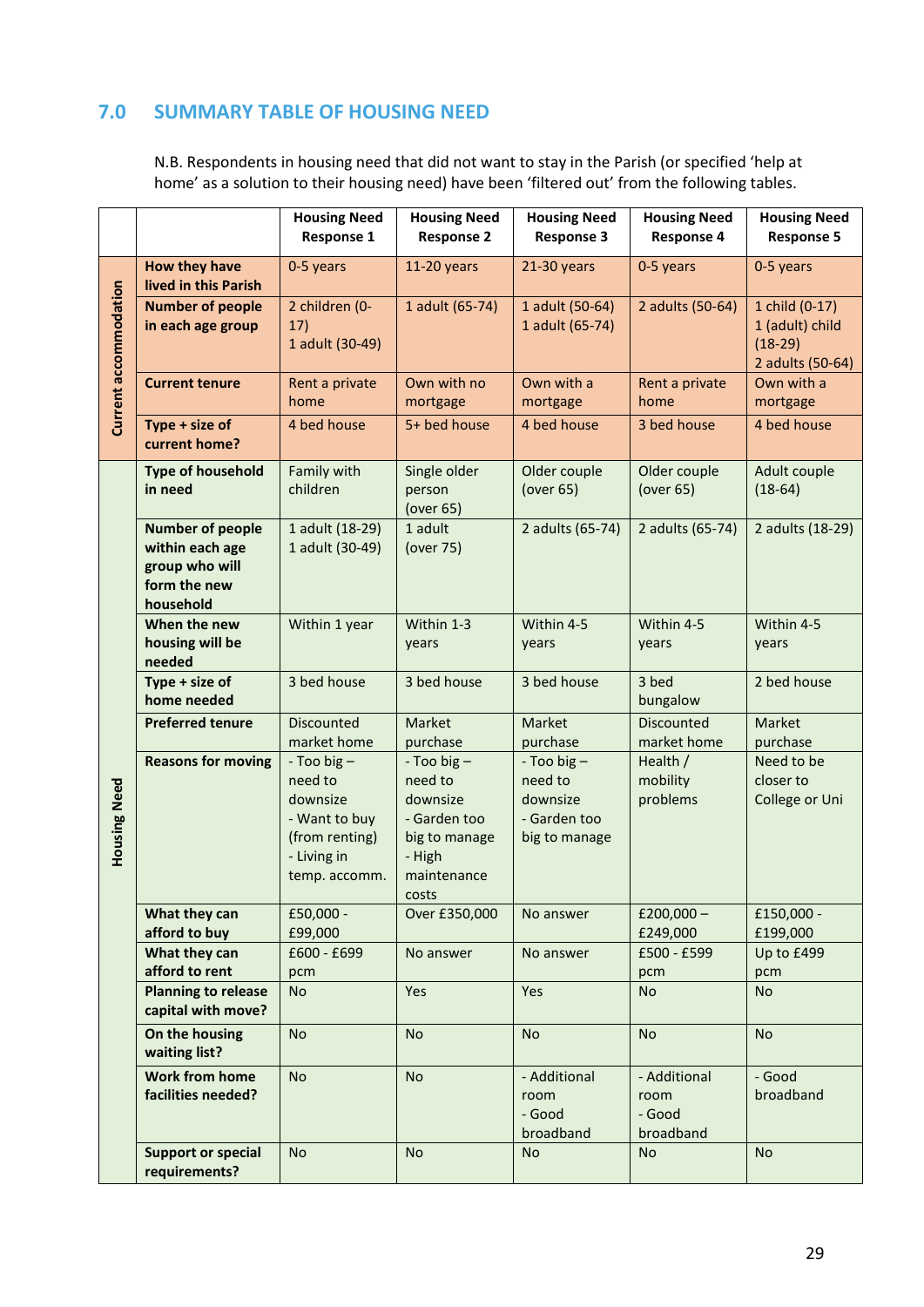|                                 |                                                                                           | <b>Housing Need</b><br><b>Response 6</b>                                                                                     | <b>Housing Need</b><br><b>Response 7</b>                 | <b>Housing Need</b><br><b>Response 8</b>                            | <b>Housing Need</b><br><b>Response 9</b>                                                                                                     | <b>Housing Need</b><br>Response 10    |
|---------------------------------|-------------------------------------------------------------------------------------------|------------------------------------------------------------------------------------------------------------------------------|----------------------------------------------------------|---------------------------------------------------------------------|----------------------------------------------------------------------------------------------------------------------------------------------|---------------------------------------|
|                                 | How they have<br>lived in this Parish                                                     | 11-20 years                                                                                                                  | 31-40 years                                              | 31-40 years                                                         | 21-30 years                                                                                                                                  | 0-5 years                             |
| Current accommodation           | <b>Number of people</b><br>in each age group                                              | 4 adults (18-29)<br>2 adults (50-64)                                                                                         | 1 adult (30-49)                                          | 1 adult (30-49)<br>3 adults (65-<br>74)                             | 2 children (0-17)<br>1 adult (30-49)<br>1 adult (65-74)                                                                                      | 1 child (0-17)<br>1 adult (30-<br>49) |
|                                 | <b>Current tenure</b>                                                                     | Own with a<br>mortgage                                                                                                       | Live with<br>parents                                     | Own with no<br>mortgage                                             | Own with a<br>mortgage                                                                                                                       | Own with a<br>mortgage                |
|                                 | Type + size of<br>current home?                                                           | 4 bed house                                                                                                                  | $5+$ bed<br>bungalow                                     | 5+ bed house                                                        | 4 bed house                                                                                                                                  | 3 bed house                           |
|                                 | <b>Type of household</b><br>in need                                                       | Adult couple<br>$(18-64)$                                                                                                    | Single adult<br>$(18-64)$                                | Older couple<br>(over 65)                                           | Family with<br>children                                                                                                                      | Single adult<br>$(18-64)$             |
|                                 | <b>Number of people</b><br>within each age<br>group who will<br>form the new<br>household | 2 adults (18-29)                                                                                                             | 1 adult<br>$(30-49)$                                     | 2 adults (65-<br>74)                                                | 2 children (0-17)<br>1 adult (30-49)                                                                                                         | 1 adult (18-<br>29)                   |
|                                 | When the new<br>housing will be<br>needed                                                 | Within 1 year                                                                                                                | Within 1 year                                            | Within 1 year                                                       | Within 1-3 years                                                                                                                             | Within 1-3<br>years                   |
|                                 | Type + size of<br>home needed                                                             | 3 bed house                                                                                                                  | 1 bed house                                              | 2 bed house                                                         | 3 bed house                                                                                                                                  | 1 bed house                           |
|                                 | <b>Preferred tenure</b>                                                                   | <b>Discounted</b><br>market home or<br>market purchase                                                                       | Market<br>purchase                                       | Market<br>purchase                                                  | <b>Discounted</b><br>market home                                                                                                             | Private rent                          |
| <b>Ising Need</b><br><b>DoH</b> | <b>Reasons for moving</b>                                                                 | First time buyer                                                                                                             | - First time<br>buyer<br>- Need to live<br>independently | - Too big -<br>need to<br>downsize<br>- Garden too<br>big to manage | - Too difficult to<br>manage<br>- Need cheaper<br>accomm.<br>- Need to live<br>independently<br>- Change in<br>relationship<br>circumstances | Too small -<br>need to<br>upsize      |
|                                 | What they can<br>afford to buy                                                            | $£100,000-$<br>£149,000                                                                                                      | $£100,000-$<br>£149,000                                  | No answer                                                           | £200,000 $-$<br>£249,000                                                                                                                     | £50,000 $-$<br>£99,000                |
|                                 | What they can<br>afford to rent                                                           | Up to £499 pcm                                                                                                               | No answer                                                | No answer                                                           | £700 - £799 pcm                                                                                                                              | £500 - £599<br>pcm                    |
|                                 | <b>Planning to release</b><br>capital with move?                                          | n/a                                                                                                                          | n/a                                                      | Yes                                                                 | <b>No</b>                                                                                                                                    | <b>No</b>                             |
|                                 | On the housing<br>waiting list?                                                           | <b>No</b>                                                                                                                    | <b>No</b>                                                | <b>No</b>                                                           | <b>No</b>                                                                                                                                    | <b>No</b>                             |
|                                 | <b>Work from home</b><br>facilities needed?                                               | - Additional<br>room<br>- External<br>storage space<br>- Good<br>broadband<br>- Large room<br>(shared living /<br>workspace) | <b>No</b>                                                | <b>No</b>                                                           | <b>No</b>                                                                                                                                    | <b>No</b>                             |
|                                 | <b>Support or special</b><br>requirements?                                                | <b>No</b>                                                                                                                    | <b>No</b>                                                | <b>No</b>                                                           | <b>No</b>                                                                                                                                    | <b>No</b>                             |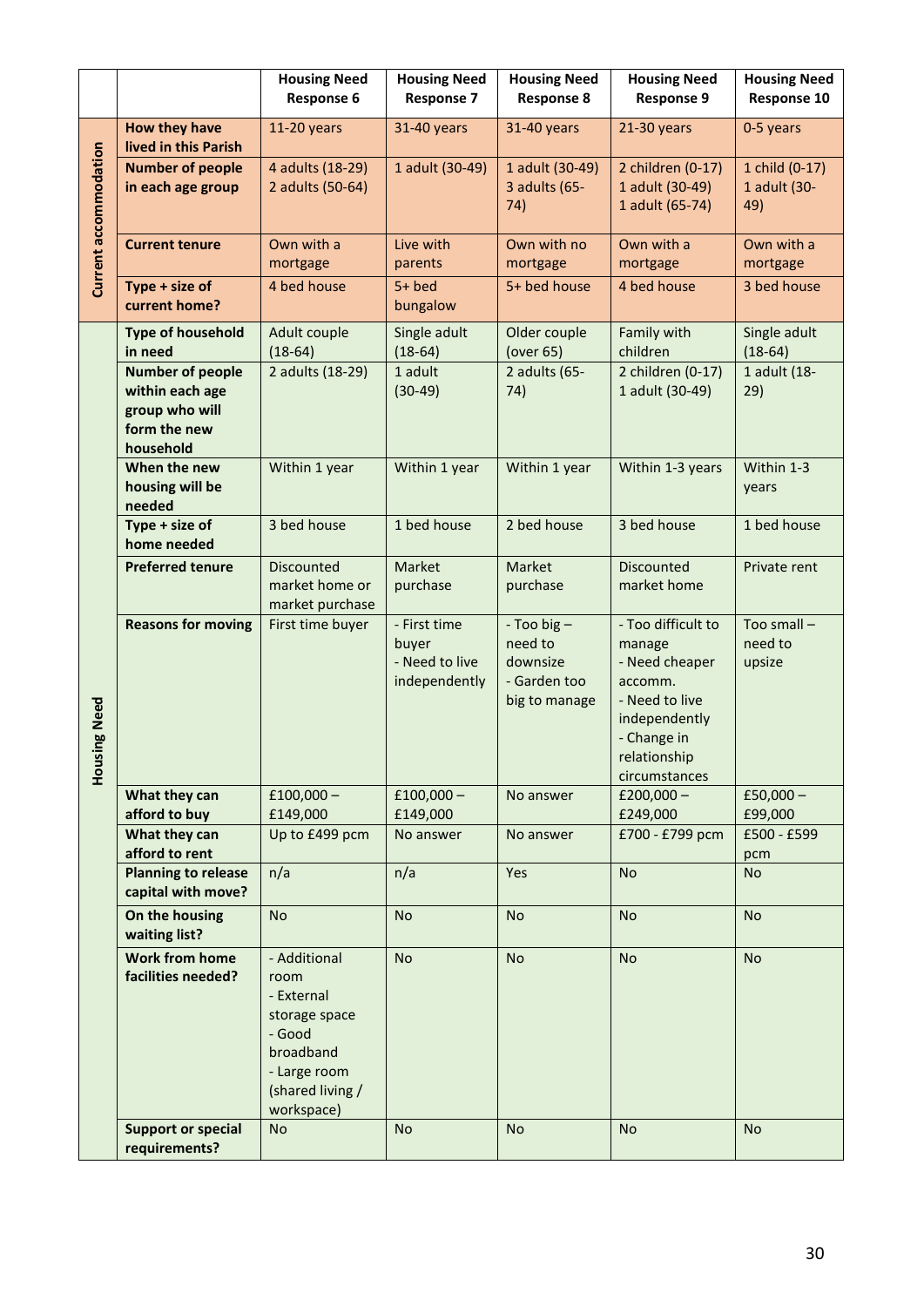## **8.0 THANKS**

Cheshire Community Action would like to thank Utkinton & Cotebrook Parish Council for commissioning the survey and for its support to promote the survey locally, and all of the residents Utkinton & Cotebrook who took the time to complete their surveys.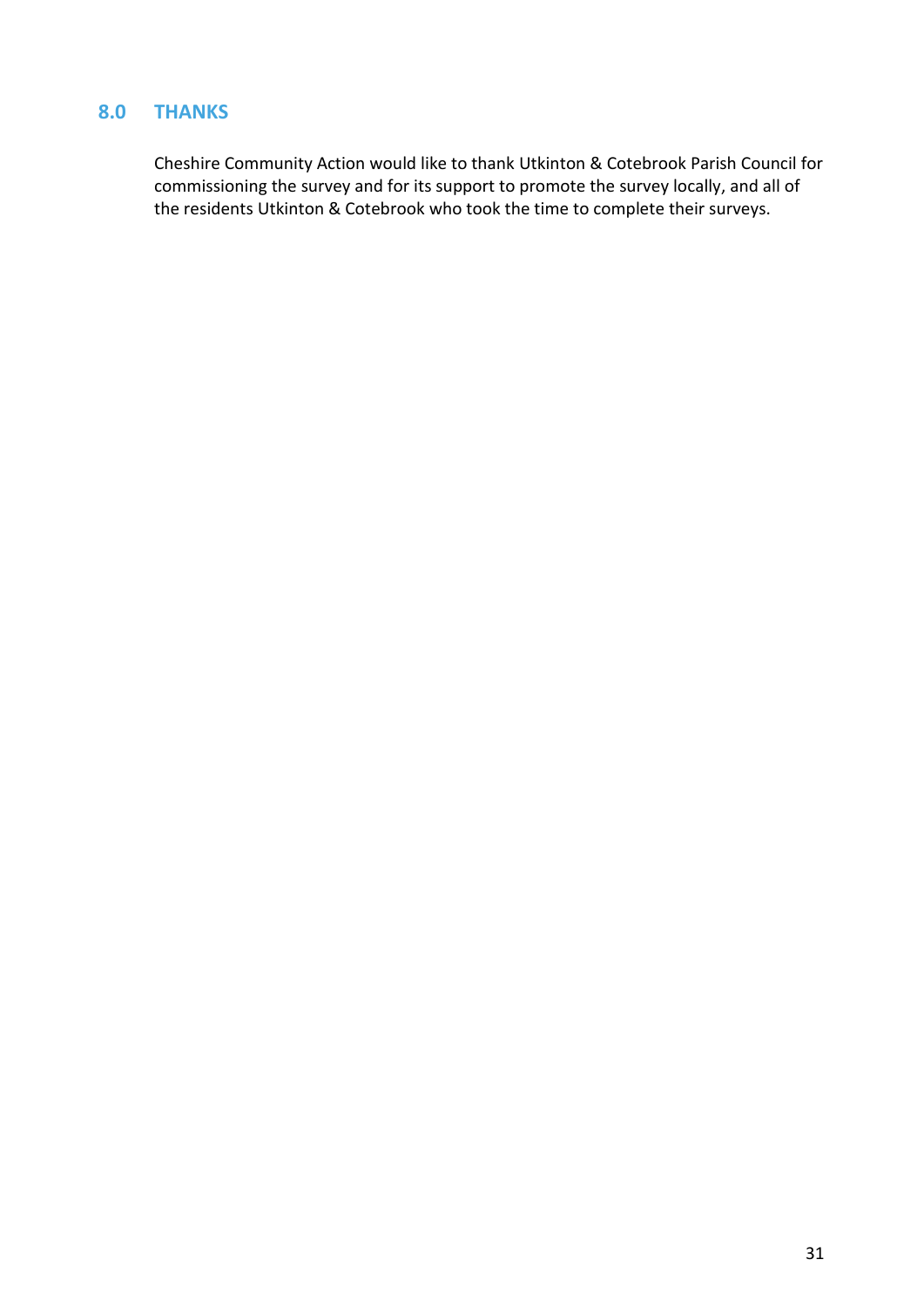# **UTKINTON & COTEBROOK PARISH HOUSING NEEDS SURVEY 2018**

Dear Resident,

The Utkinton & Cotebrook Parish Council invites you to complete this Housing Needs Survey. The survey is important, as it will provide information on your current housing situation and how this may change in the future.

We hope to understand everyone's housing needs and we would particularly like to hear from you if the existing housing in the village does not meet your current needs or likely needs in the future.

The survey should take no more than 15 minutes to complete and all responses will be kept confidential. All data will only be used anonymously for the purpose of informing land use planning policy in our Neighbourhood Plan, and may be used to influence planning applications to help meet local housing needs.

If you have any questions about the survey please contact: [john.heselwood@cheshireaction.org.uk](mailto:john.heselwood@cheshireaction.org.uk) or call John on 01244 305321.

**If possible we would like you to complete this survey online. This will help to keep costs to a minimum. Please go to:<https://www.surveymonkey.co.uk/r/UCHNS>** (input the address into your internet browser address bar, not the search engine e.g. google)

**Please return handwritten responses by post in the enclosed freepost envelope.**

**The deadline for responses is: 16 February 2018.**

Thank you for your time.

Yours Sincerely,

Francis Tunney Chair - Utkinton & Cotebrook Parish Council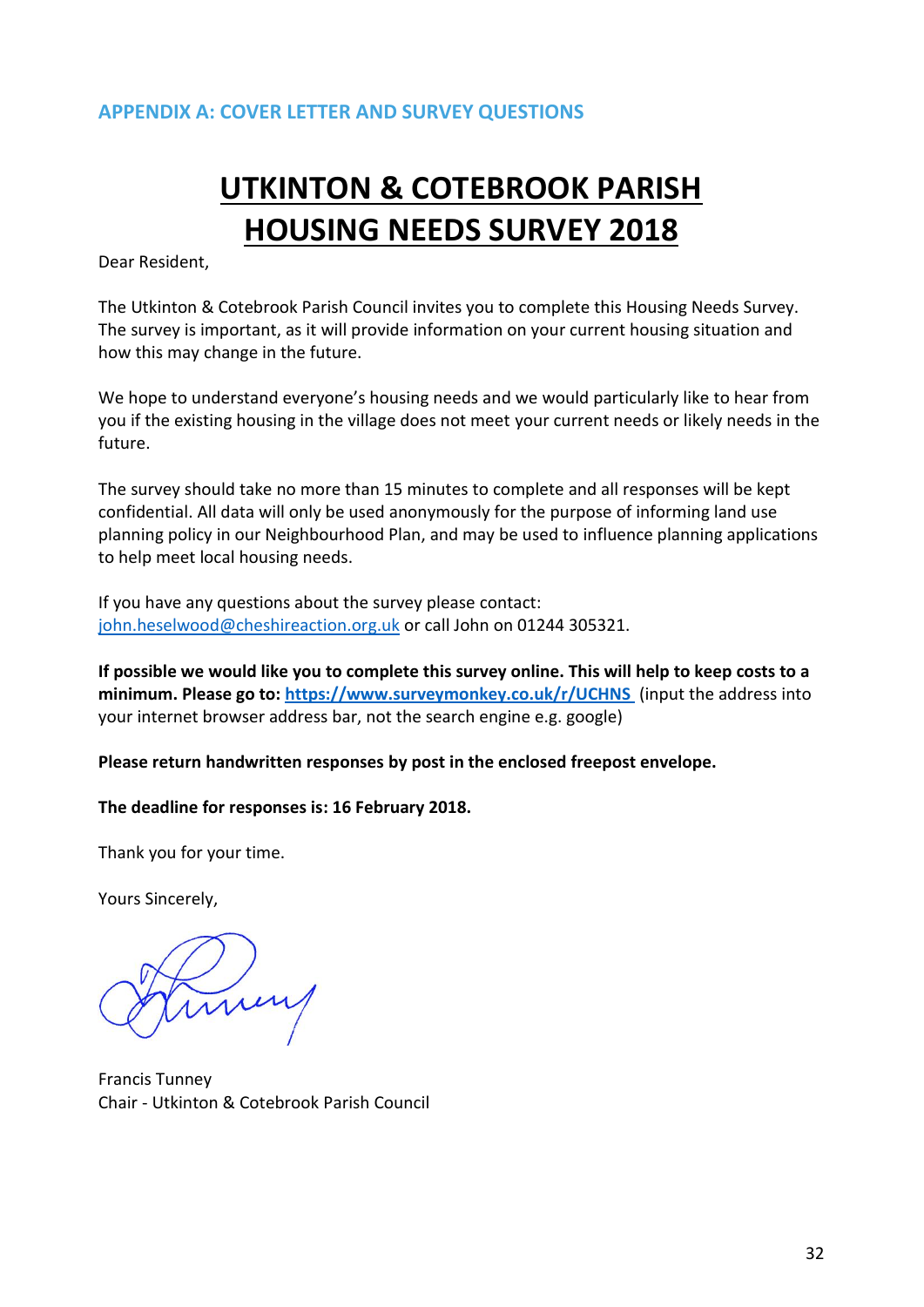# **YOUR CURRENT ACCOMMODATION**

| 1. How long have you lived in Utkinton & Cotebrook Parish?                                                                                                                                                                                         |                 |                   |                                                         |  |
|----------------------------------------------------------------------------------------------------------------------------------------------------------------------------------------------------------------------------------------------------|-----------------|-------------------|---------------------------------------------------------|--|
| $0 - 5$ years                                                                                                                                                                                                                                      | $6 - 10$ years  |                   | $11 - 20$ years                                         |  |
| $21 - 30$ years                                                                                                                                                                                                                                    | $31 - 40$ years |                   | $41+$ years                                             |  |
| 2. How many people in each of these age groups live in your household (including yourself)?<br>Please write a number in each of the boxes e.g. "2". If there is no-one in your household of a<br>particular age group, please leave the box blank. |                 |                   |                                                         |  |
| $0 - 17$ years                                                                                                                                                                                                                                     |                 | $50 - 64$ years   |                                                         |  |
| $18 - 29$ years                                                                                                                                                                                                                                    |                 | $65 - 74$ years   |                                                         |  |
| $30 - 49$ years                                                                                                                                                                                                                                    |                 | 75 years and over |                                                         |  |
| 3. How do you occupy your current accommodation? Please select one option only.<br>Rent a Housing Association home<br>Rent a private home<br>Own with a mortgage<br>Live in Tied accommodation<br>(e.g. provided by employer)                      |                 |                   | Own with no mortgage<br>Other (please tick and specify) |  |
| 4. What kind of property do you currently live in? Please select one option only.<br>House<br>Other (please specify)<br>5. How many bedrooms does your property have? Please select option only.                                                   | <b>Bungalow</b> | Flat/Apartment    |                                                         |  |
| 1                                                                                                                                                                                                                                                  | ς               |                   | 5.                                                      |  |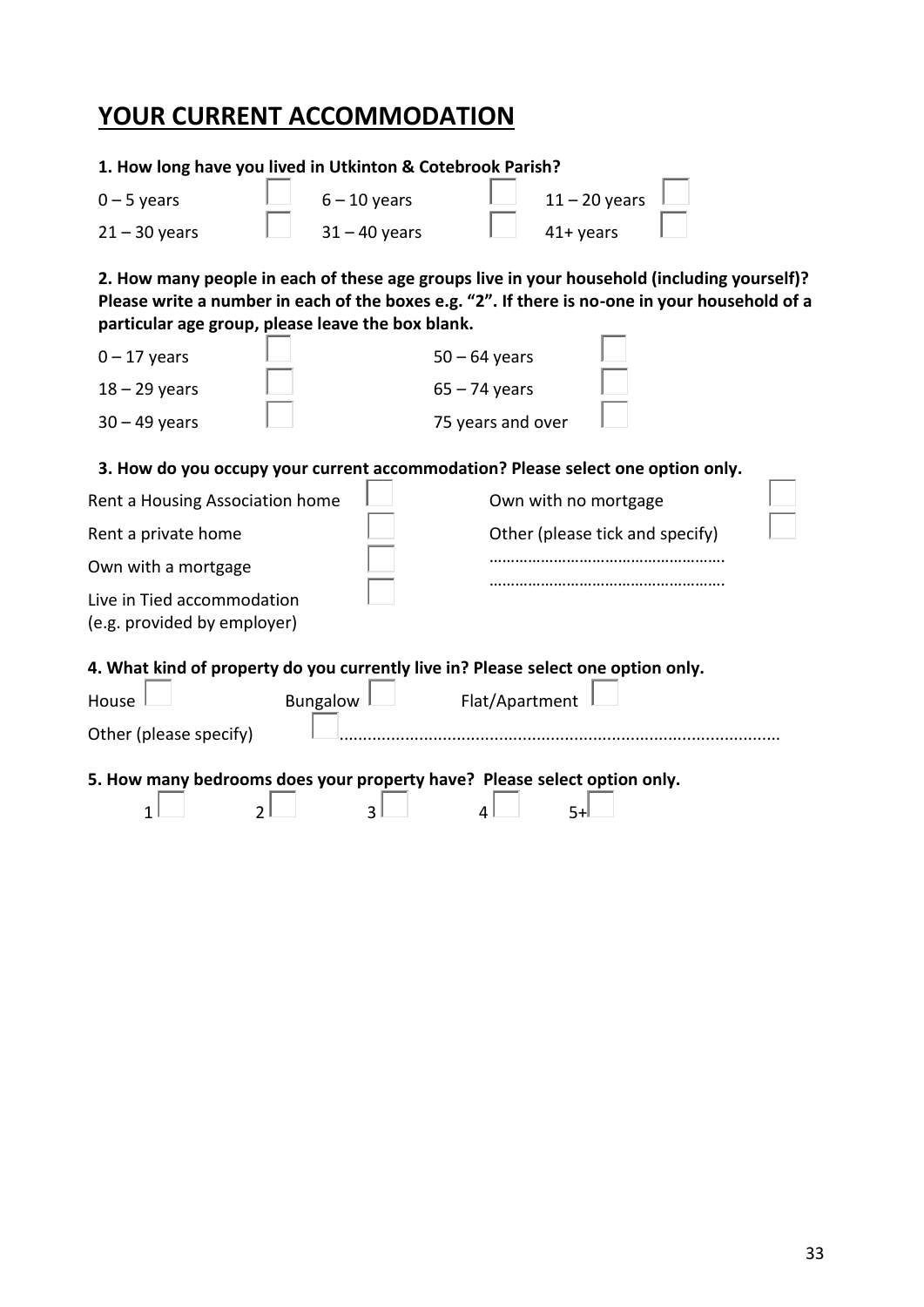# **HOUSING NEED**

**6. Is your current accommodation unsuitable now (or likely to be in the next 5 years) for you or any member(s) of your household?** 

| Yes |  |
|-----|--|
|     |  |
|     |  |

Please go to Q7

No **Let up to Please go to Q25** 

### **7. Why is your current accommodation unsuitable? Please select any options that apply.**

| Too small - need to upsize                                                                   | Garden too big to manage             |  |
|----------------------------------------------------------------------------------------------|--------------------------------------|--|
| Too big - need to downsize                                                                   | Want a garden or larger garden       |  |
| Too difficult to manage                                                                      | High maintenance costs               |  |
| Need cheaper accommodation                                                                   | Major disrepair of current home      |  |
| Need to be closer to facilities (e.g. shops)                                                 | Health / mobility problems           |  |
| Need to live independently                                                                   | Need to be closer to work            |  |
| First time buyer                                                                             | Move closer to parent/dependent      |  |
| Want to buy (from renting)                                                                   | Need to be closer to family          |  |
| Change in relationship circumstances                                                         | Marriage / to live together          |  |
| Living in temporary accommodation                                                            | Need to be closer to College or Uni  |  |
| Forced to move (e.g. tenancy ending)                                                         | To be in particular school catchment |  |
| Harassment / threat of harassment / crime                                                    | Overcrowding                         |  |
| Other (please explain)                                                                       |                                      |  |
|                                                                                              |                                      |  |
|                                                                                              |                                      |  |
| 8. Who in your household needs for will need) more suitable accommodation? Please select one |                                      |  |

**8. Who in your household needs (or will need) more suitable accommodation? Please select one option only. (if there is more than one new household needed, please request more forms)**

| A single adult (18-64 yrs)       | A single older person (over 65) |  |
|----------------------------------|---------------------------------|--|
| An adult couple (18-64 yrs)      | An older couple (over 65)       |  |
| A family with children           | Other (please specify below)    |  |
| Three or more adults (18-64 yrs) |                                 |  |

**9. When are you or members of your household likely to need new housing? Please select one option only.**

| In 4-5 years |                                                                                                                                                                                          |  |
|--------------|------------------------------------------------------------------------------------------------------------------------------------------------------------------------------------------|--|
|              | 10. How many people within each of these age groups would form the new household? Please<br>enter the number of residents for each age group who would be in the new household. F.g. "2" |  |

|                 | - - - - - - - |                   |  |
|-----------------|---------------|-------------------|--|
| $0 - 17$ years  |               | $50 - 64$ years   |  |
| $18 - 29$ years |               | $65 - 74$ years   |  |
| $30 - 49$ years |               | 75 years and over |  |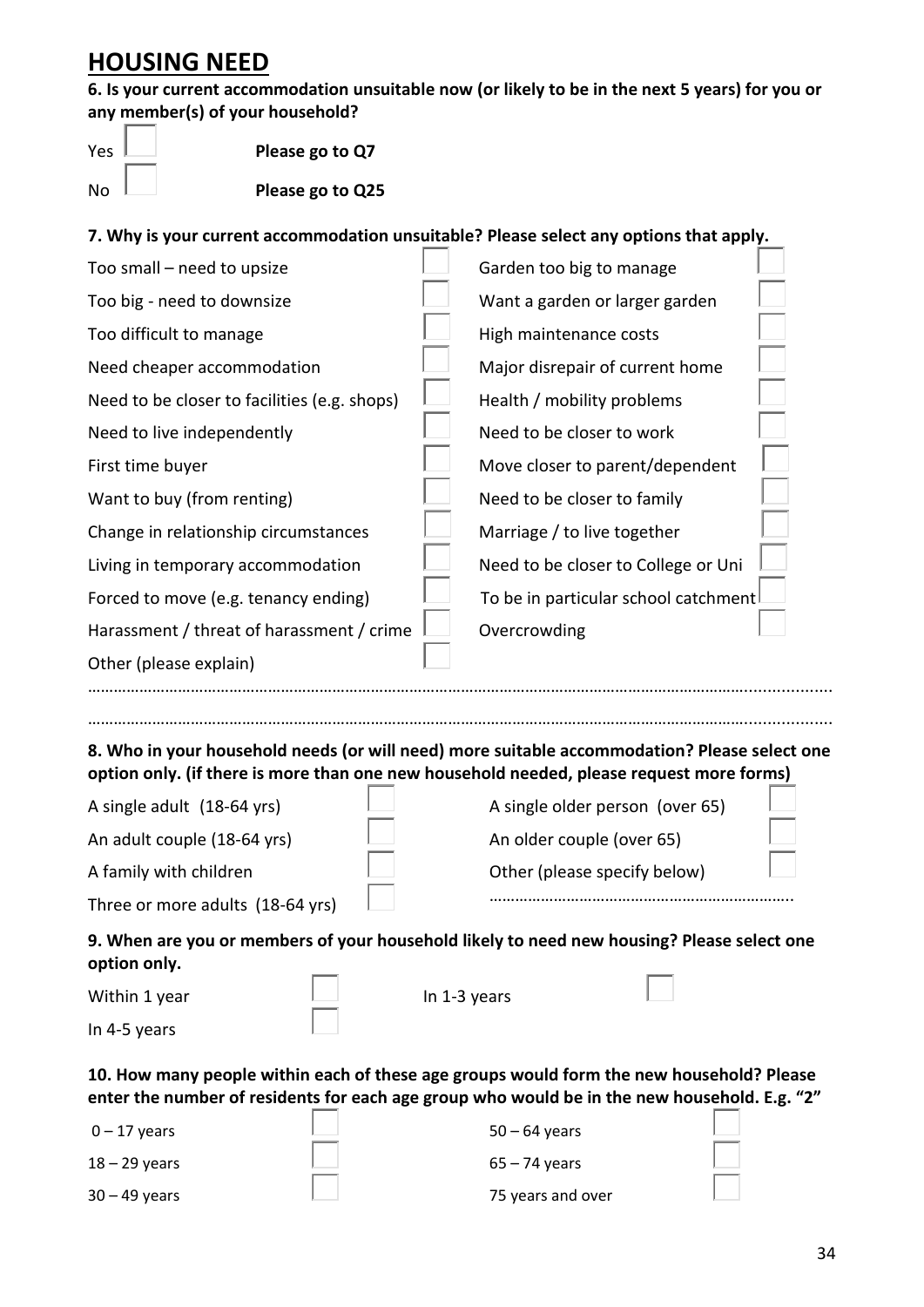#### **11. Would the new household hope to:**

| Buy a property?                   | Private rent?                                             |  |
|-----------------------------------|-----------------------------------------------------------|--|
| (a) Share ownership/equity?       | <sup>(c)</sup> Social or affordable rent (from Council or |  |
| (b) Buy a discounted market home? | Housing Association)?                                     |  |

- (a) Shared ownership/equity is defined as: Housing where the occupier of a dwelling buys a proportion of the property and pays rent on the remainder, typically to Council or Housing Association. The purchaser has the option to buy further shares and there is often a planning condition or legal agreement e.g. Section 106 so that the property remains affordable in perpetuity.
- (b) A discounted market home is offered for sale to eligible purchasers at a discounted price of the full market value. This is not a shared ownership scheme and even though there is a discount on the sale price, the purchaser still owns 100% of the property. When you want to sell the property, you must do so on the same terms, which means you must sell it with the same level of discount you received and to someone who meets the criteria for affordable housing.
- (c) Affordable homes are rented above social rent but below market rents. The lower rental cost is up to 80% of the full local market rent.

#### **12. Would you/those in housing need, prefer to stay in Utkinton & Cotebrook?**

| Yes l | $_{\sf No} $ |
|-------|--------------|
|-------|--------------|

#### **13. Would you/those in housing need, be prepared to move away from Utkinton & Cotebrook?**

| ١<br>r | н<br>г |
|--------|--------|
|        |        |

| ease go to Q14 | $No$ Please go to Q15 |
|----------------|-----------------------|
|                |                       |

#### **14. How many miles would you / those in housing need be prepared to move?**

| 0-4 miles |  |  |
|-----------|--|--|
|-----------|--|--|

5-10 miles

| $10+$ miles                     |  |
|---------------------------------|--|
| Do you have an area(s) in mind? |  |
|                                 |  |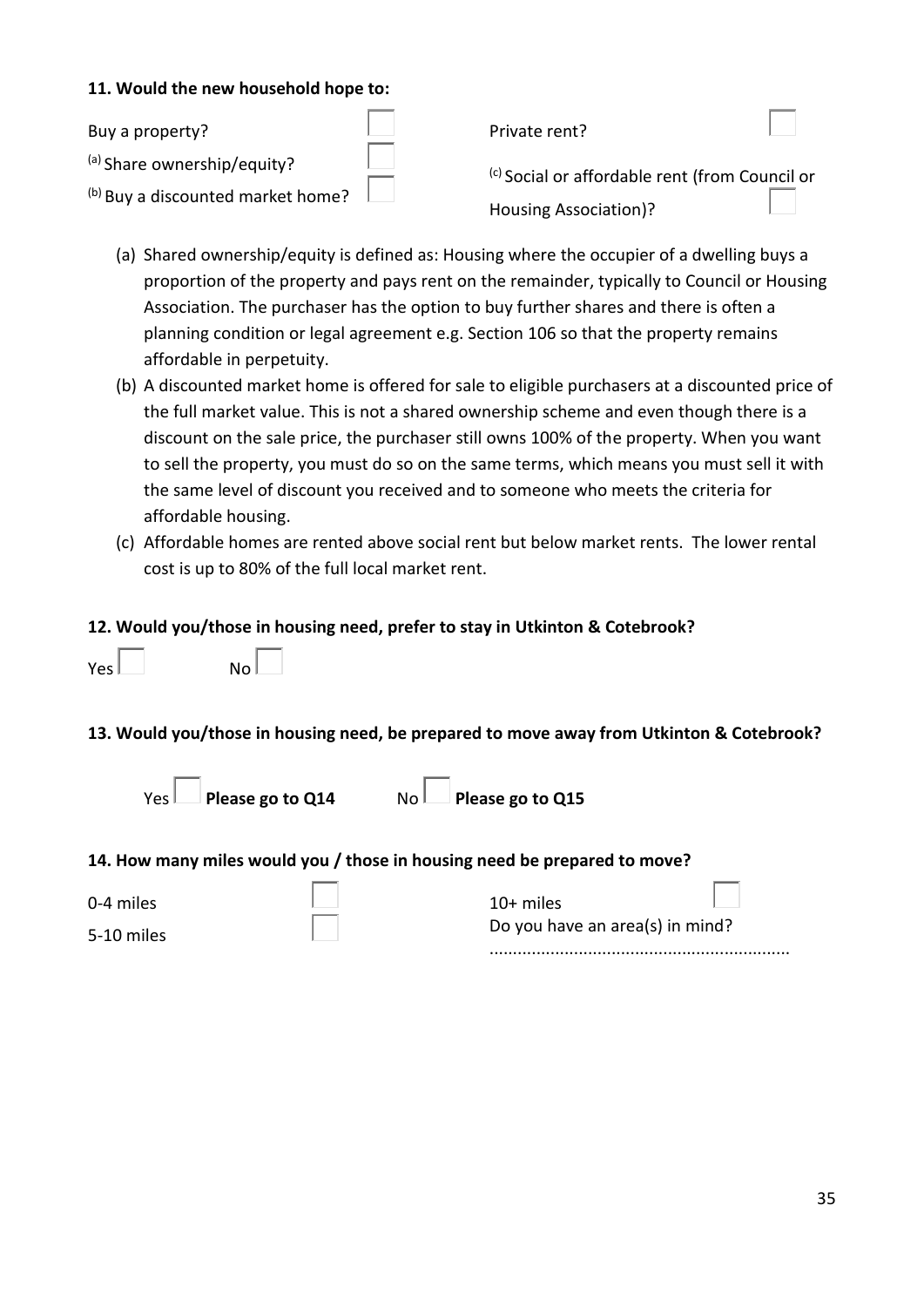| 15. What type of home would be most suitable? Please select one option only.                                                                                                                                                        |                                                                                                                                       |  |
|-------------------------------------------------------------------------------------------------------------------------------------------------------------------------------------------------------------------------------------|---------------------------------------------------------------------------------------------------------------------------------------|--|
|                                                                                                                                                                                                                                     |                                                                                                                                       |  |
| Flat/Apartment                                                                                                                                                                                                                      | Stay in current home with support when<br>needed e.g. home visits, 'help' alarm                                                       |  |
| Co-housing<br>(Your own home in a small community, which shares facilities (e.g. laundry) and activities)                                                                                                                           |                                                                                                                                       |  |
| <b>Sheltered accommodation</b>                                                                                                                                                                                                      |                                                                                                                                       |  |
| arrange services and are linked to a careline/alarm service.)                                                                                                                                                                       | (This is usually in a group of bungalows or flats and you have your own front door. Schemes usually have a manager/warden to          |  |
| Extra Care Housing                                                                                                                                                                                                                  |                                                                                                                                       |  |
| own front door. Domestic support and personal care are available.)                                                                                                                                                                  | (This is designed with the needs of frailer older people in mind. It includes flats, bungalows and retirement villages. You have your |  |
| Residential care<br>(You would normally have a bedroom and the use of a shared lounge with other residents. Personal care is provided - bathing, help<br>dressing, meals etc.)                                                      |                                                                                                                                       |  |
| 16. How many bedrooms would be needed? Please select one option only.<br>$\overline{3}$<br>$\overline{\mathcal{L}}$<br>$5+$<br>1                                                                                                    |                                                                                                                                       |  |
|                                                                                                                                                                                                                                     | 17. Would any support or special requirements be needed? Please select all options that apply.                                        |  |
| None                                                                                                                                                                                                                                | Care within the home                                                                                                                  |  |
| Warden assisted                                                                                                                                                                                                                     | Mobility/disability support                                                                                                           |  |
| 18. Are you or anyone in your household on the Cheshire West Housing Register (West Cheshire<br>Homes) for social / affordable housing?                                                                                             |                                                                                                                                       |  |
| Yes<br><b>No</b>                                                                                                                                                                                                                    |                                                                                                                                       |  |
| 19. What price range would those in housing need be able to afford should they wish to<br>purchase or share ownership? Please select one option only.<br>This is normally based on 3.5x gross annual household income plus savings. |                                                                                                                                       |  |
| Less than £49,000                                                                                                                                                                                                                   | $£200,000 - £249,000$                                                                                                                 |  |
| £50,000 $-$ £99,000                                                                                                                                                                                                                 | £250,000 $-$ £299,000                                                                                                                 |  |
| $£100,000 - £149,000$                                                                                                                                                                                                               | £300,000 - £349,000                                                                                                                   |  |
| £150,000 - £199,000                                                                                                                                                                                                                 | Over £350,000                                                                                                                         |  |

£150,000 - £199,000 Over £350,000

36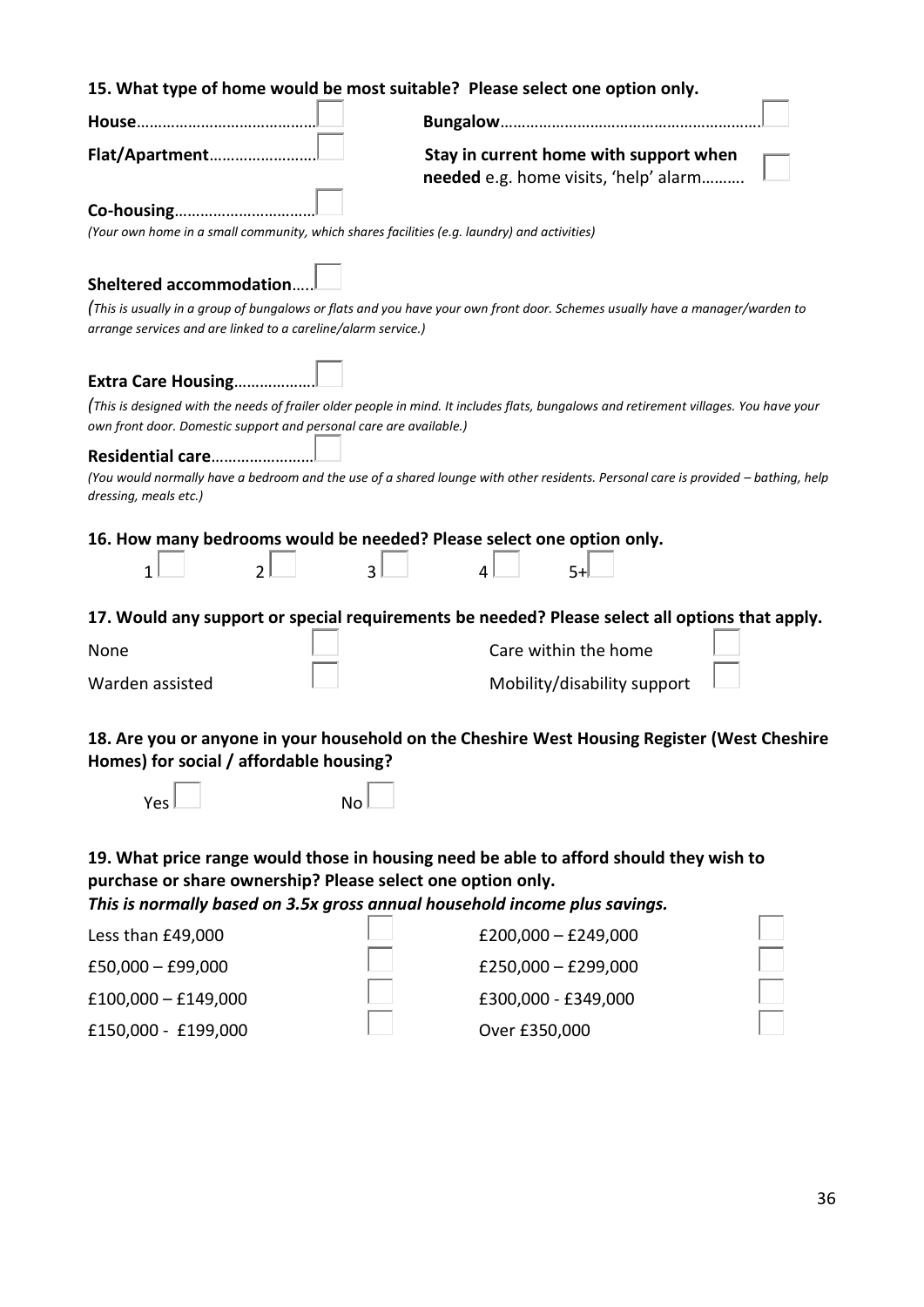| 20. What rent range would those in housing need be able to afford should they wish to rent?<br>Please select one option only.<br>This is normally based on 25% of gross monthly household income. |                                                                                                      |  |
|---------------------------------------------------------------------------------------------------------------------------------------------------------------------------------------------------|------------------------------------------------------------------------------------------------------|--|
| £499 per month or less                                                                                                                                                                            | £800 - £899 per month                                                                                |  |
| £500 - £599 per month                                                                                                                                                                             | £900 - £999 per month                                                                                |  |
| £600 - £699 per month                                                                                                                                                                             | £1000 - £1099 per month                                                                              |  |
| £700 - £799 per month                                                                                                                                                                             | Over £1100 per month                                                                                 |  |
| No l<br>Yes                                                                                                                                                                                       | 21. Are you planning to release capital from the sale of your home? (trading down)<br>Not applicable |  |
| 22. Does anyone in the household need 'work from home' facilities?<br>Please go to Q23<br>Yes<br>No<br>Please go to Q24                                                                           |                                                                                                      |  |
| options that apply.                                                                                                                                                                               | 23. Which of the following 'work from home' facilities would be needed? Please select any            |  |
| Additional room                                                                                                                                                                                   | Good broadband                                                                                       |  |
| External storage space                                                                                                                                                                            | Large room (shared living/work space)                                                                |  |
| Other (please specify)                                                                                                                                                                            | <b>Additional parking</b>                                                                            |  |
|                                                                                                                                                                                                   |                                                                                                      |  |
| 24. Would anyone in the new household be interested in self-build?<br>Continue below<br>Please go to Q25<br>Yes<br><b>No</b>                                                                      |                                                                                                      |  |
|                                                                                                                                                                                                   | If yes, have they registered on the Cheshire West & Chester Self-build register?                     |  |
| Yes                                                                                                                                                                                               | Nο                                                                                                   |  |

See 'Survey Appendix A' for further information on self-build.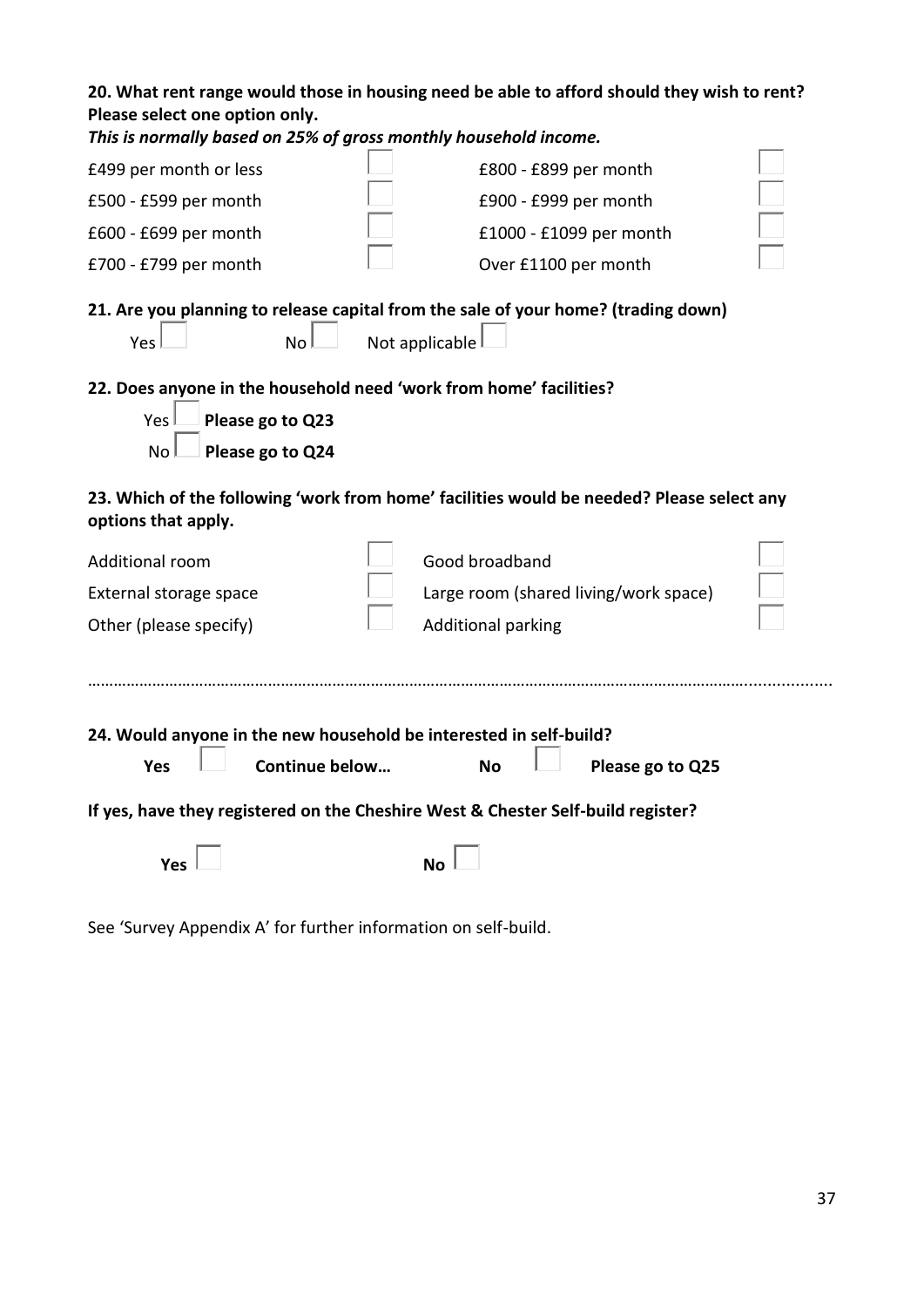| 25. Do you know of anyone who has had to leave the village in the last 5 years due to lack of<br>availability of suitable accommodation? |  |
|------------------------------------------------------------------------------------------------------------------------------------------|--|
| No<br>Yes                                                                                                                                |  |
| If yes, what type of accommodation did they need and where did they move to?                                                             |  |
| Please provide details (but NOT                                                                                                          |  |
|                                                                                                                                          |  |
| 26. Please use the space below to give any additional information regarding your housing                                                 |  |
| needs now or any housing needs that you think you may have in the long term (more than 5<br>years)                                       |  |
|                                                                                                                                          |  |
|                                                                                                                                          |  |
|                                                                                                                                          |  |
|                                                                                                                                          |  |
|                                                                                                                                          |  |
|                                                                                                                                          |  |
|                                                                                                                                          |  |
|                                                                                                                                          |  |

**Thank you for taking the time to complete this survey. Please return your survey in the freepost envelope enclosed by Friday 16 February 2018.**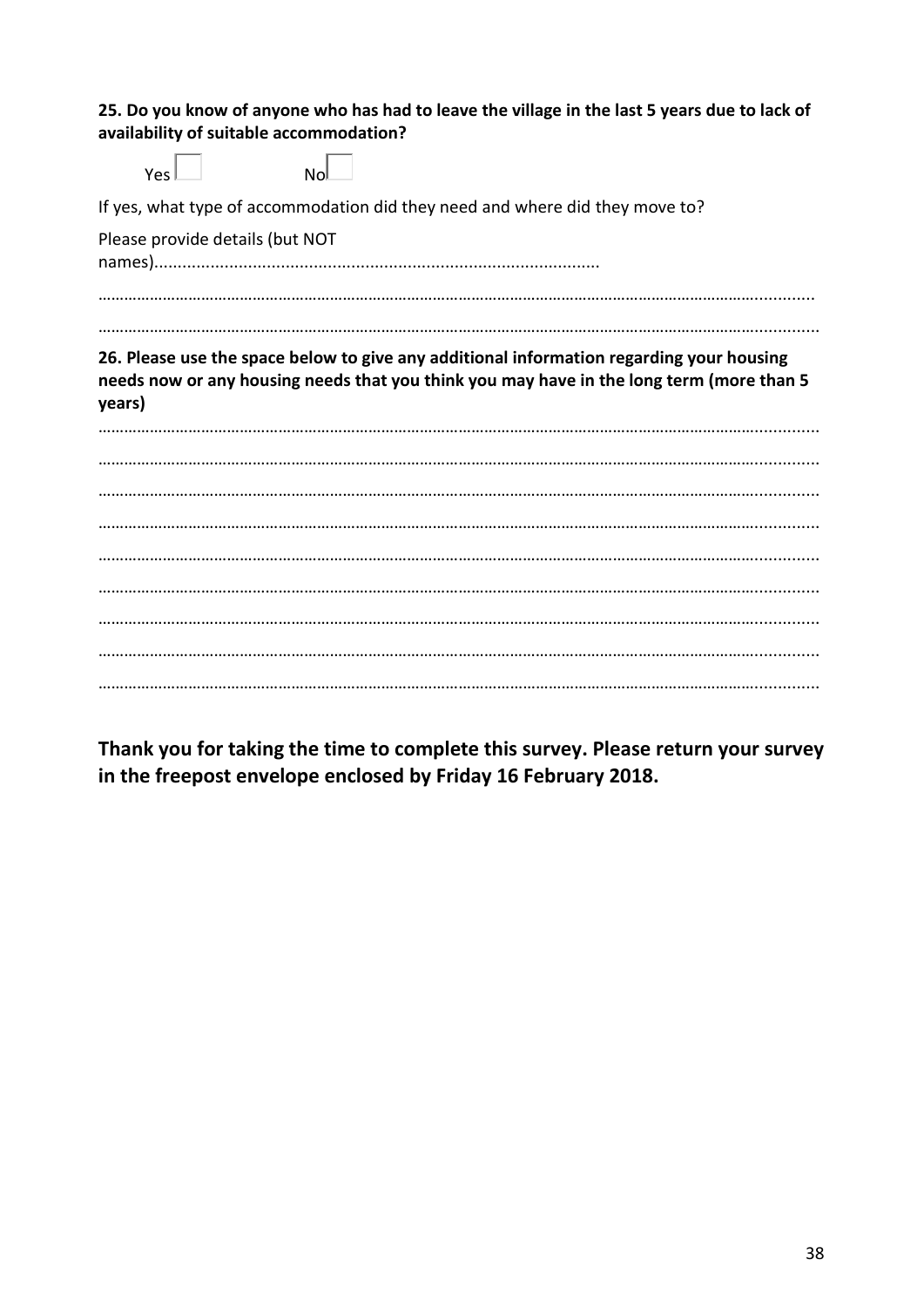## **Survey Appendix A: Information on the West Cheshire Self-build Register**

**Extract from CWaC website:** [https://www.cheshirewestandchester.gov.uk/residents/planning](https://www.cheshirewestandchester.gov.uk/residents/planning-and-building-control/self-build-register.aspx)[and-building-control/self-build-register.aspx](https://www.cheshirewestandchester.gov.uk/residents/planning-and-building-control/self-build-register.aspx)

The Self Build and Custom Housebuilding Act 2015 requires the Council to keep a register of eligible individuals and groups who wish to self build. Whilst there are many variations on self build, essentially there are three main options in Cheshire West and Chester:

- Community self-build schemes to provide low-cost market or affordable housing for local households, particularly in rural areas for small developments. A Community Land Trust (CLT) would purchase the land, obtain planning permission and manage the project.
- Serviced Plots will provide the main delivery tool to meet the Self Build and Custom House Building Act; sites will be identified according to the demand identified through the self-build register.
- Self-finish affordable housing schemes or "sweat equity schemes" where occupants are offered a discounted shared ownership or reduced rent according to the level of finishing off they undertake.

If you are considering undertaking a self / custom-build project either as an individual or as part of a group, please visit[: https://www.cheshirewestandchester.gov.uk/residents/planning-and](https://www.cheshirewestandchester.gov.uk/residents/planning-and-building-control/self-build-register.aspx)[building-control/self-build-register.aspx](https://www.cheshirewestandchester.gov.uk/residents/planning-and-building-control/self-build-register.aspx) and complete the online questionnaire.

Please note that completing the questionnaire does not guarantee that the Council will be able to identify a suitable site for you. At this stage the register will be used as an evidence to inform policy to ensure plots are available for eligible individuals from April 2016. The register will be managed by the affordable Housing Team to ensure information is up to date. For further advice on completing the questionnaire or the register please contact them on:

- Email: [affordablehousing@cheshirewestandchester.gov.uk](mailto:affordablehousing@cheshirewestandchester.gov.uk)
- Telephone: 0151 356 6410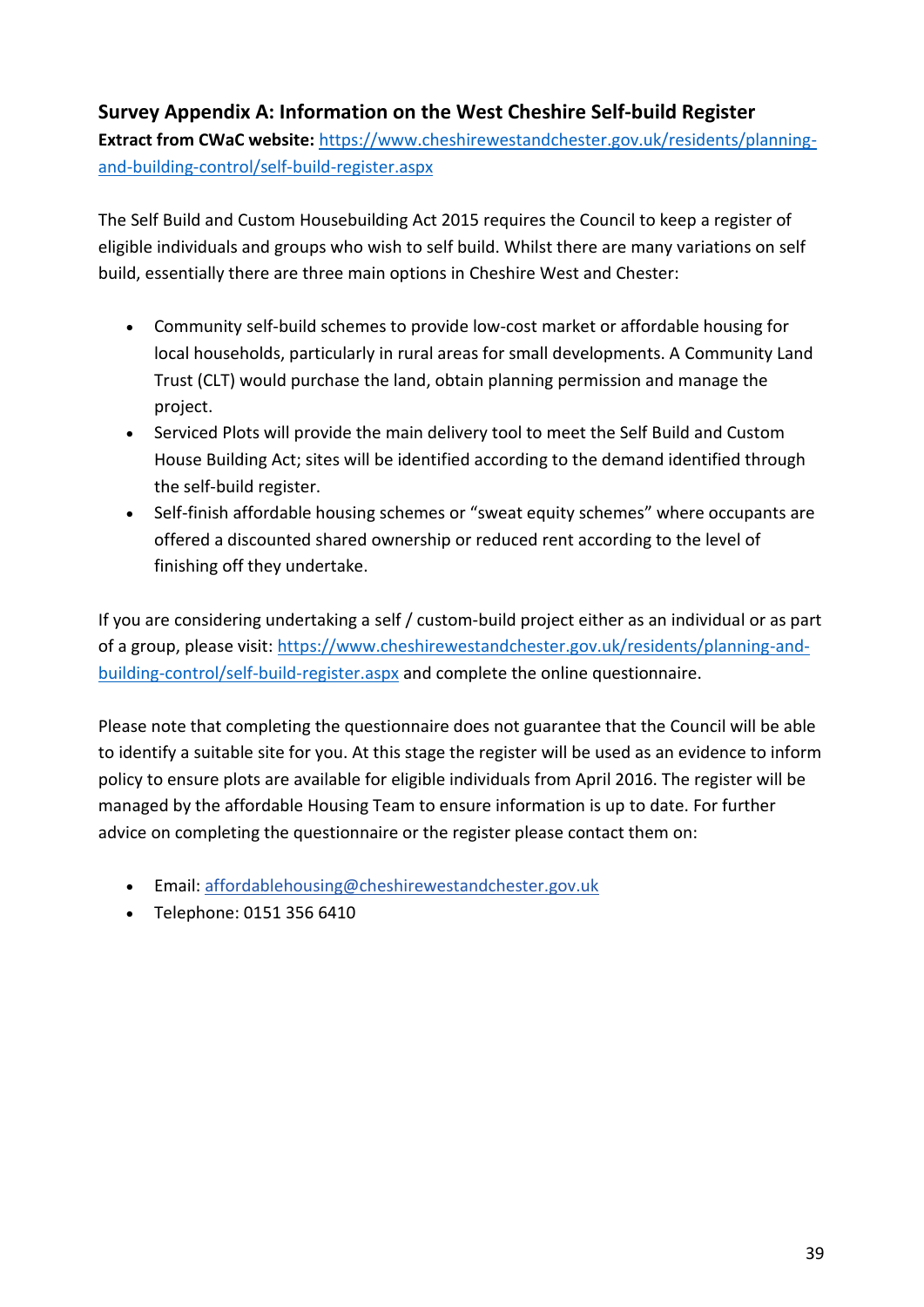# **APPENDIX B: Q26. OPEN COMMENTS**

| <b>Respondents</b>      | <b>Responses</b>                                                                                                                                                     |
|-------------------------|----------------------------------------------------------------------------------------------------------------------------------------------------------------------|
| 1                       | I have 2 daughters who will be looking for accommodation in the village.                                                                                             |
|                         | Downsizing does not mean being squashed. Little suitable accommodation for older                                                                                     |
|                         | people to downsize - everything seems to be starter homes, family homes, or                                                                                          |
|                         | retirement village. We don't want these land is very difficult to find, we want to build                                                                             |
| $\mathbf{2}$            | our own property.                                                                                                                                                    |
|                         | Fine now but private renting, landlord may want property back. We have to consider                                                                                   |
| 3                       | future possible needs.                                                                                                                                               |
|                         | More social housing is needed, you can build it from Utkinton to Tarporley. There is                                                                                 |
|                         | loads of land from here to Chester build on it, if not bring family and apartment<br>blocks and motorway straight to Chester and civilization and cinema and leisure |
| 4                       | centre. Utkinton proper never go out after dark                                                                                                                      |
| 5                       | Probably only have another couple of years before moving to care home.                                                                                               |
|                         | It is anticipated that within 15 years we would hope to downsize and move closer to                                                                                  |
| 6                       | a town such as Tarporley to gain easier access to shops/pubs and transport links.                                                                                    |
|                         | We may need to move to a bungalow/flat in the future - we have steep stairs and a                                                                                    |
| $\overline{\mathbf{z}}$ | large garden                                                                                                                                                         |
| 8                       | Regular bus service to Tarporley/Winsford                                                                                                                            |
|                         | Starter homes and affordable family homes are needed to provide homes for those                                                                                      |
| 9                       | on lower income                                                                                                                                                      |
|                         | Any new houses in the village should be conditional on                                                                                                               |
|                         |                                                                                                                                                                      |
|                         | a. improved roads                                                                                                                                                    |
|                         |                                                                                                                                                                      |
| 10                      | b. provision of public transport<br>May want to downsize but will probably move as there is no public transport which is                                             |
| 11                      | difficult for older residents who may not drive a car.                                                                                                               |
| 12                      | If needed - care services in the home                                                                                                                                |
|                         | My bungalow is just right for me it is a disabled bungalow with 2 bedrooms as I have                                                                                 |
| 13                      | to have somebody with me all the time, I love it in Cotebrook                                                                                                        |
| 14                      | None identified at present                                                                                                                                           |
|                         | No long term concerns for myself or my wife. Our children will eventually want to                                                                                    |
|                         | move into properties of their own but one is hoping to individually rent a farm and                                                                                  |
|                         | the other would want to move to a bigger village with a regular bus route/ pubs for                                                                                  |
|                         | nights out and more walk to facilities as and when families arrive! Do have concerns                                                                                 |
|                         | that as these surveys aren't numbered or marked in any way this survey may get                                                                                       |
| 15                      | abused??                                                                                                                                                             |
|                         | This seems to only give you VERY limited info. The only thing you get from this is we                                                                                |
| 16                      | have no needs - hope that is all you need!<br>As we are age 77 and 83 we have to consider that one of us may be on our own.                                          |
| 17                      | Therefore we will then need smaller accommodation such as a bungalow                                                                                                 |
| 18                      | No change to current situation                                                                                                                                       |
|                         | As well as any need for additional houses there is a need for improved infrastructure                                                                                |
|                         | - better road maintenance - improved broadband services particularly on the edge of                                                                                  |
| 19                      | the village - improved public transport                                                                                                                              |
| 20                      | No Housing Needs                                                                                                                                                     |
|                         | Possibility in the long term we would have to move into a care village or similar if our                                                                             |
| 21                      | needs in very old age demanded it. This would mean leaving the village, but                                                                                          |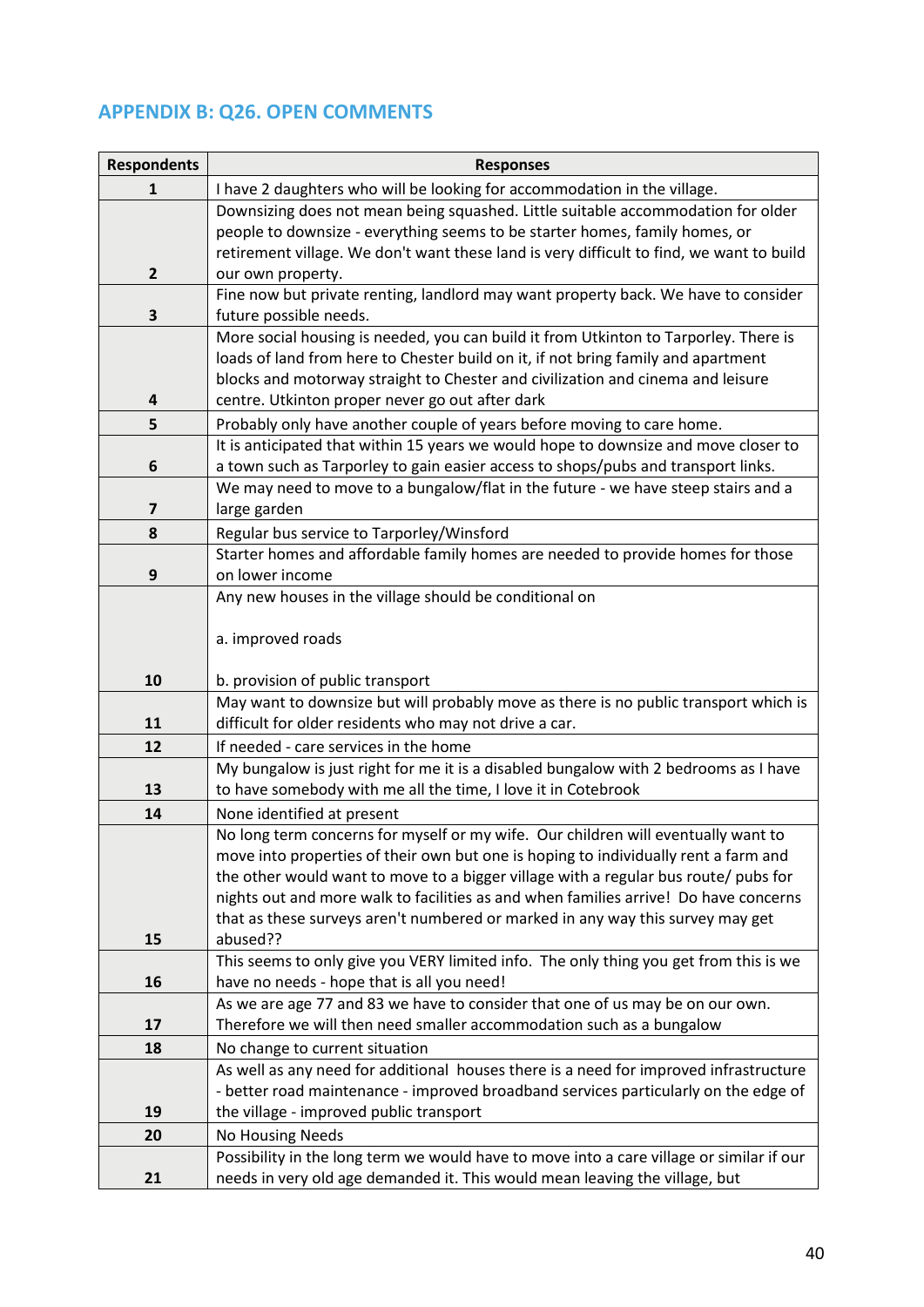|    | hopefully we could manage with community care and support in our present<br>accommodation.           |
|----|------------------------------------------------------------------------------------------------------|
| 22 | Larger plot                                                                                          |
| 23 | In the long term I would downsize and hope to remain in the Utkinton/Tarporley area                  |
| 24 | We may need to lower the drive (steep up sloping) and garage floor and install a<br>wheelchair lift. |
| 25 | May need to downsize                                                                                 |
| 26 | possibly a smaller property, 2 or 3 bedrooms                                                         |
| 27 | Attractive , 1/2 bed properties for older village residents wishing to downsize.                     |
|    | As we age (both in our 70s) it is possible that we might wish to downsize but there                  |
| 28 | are few suitable properties, particularly bungalows, in the parish.                                  |